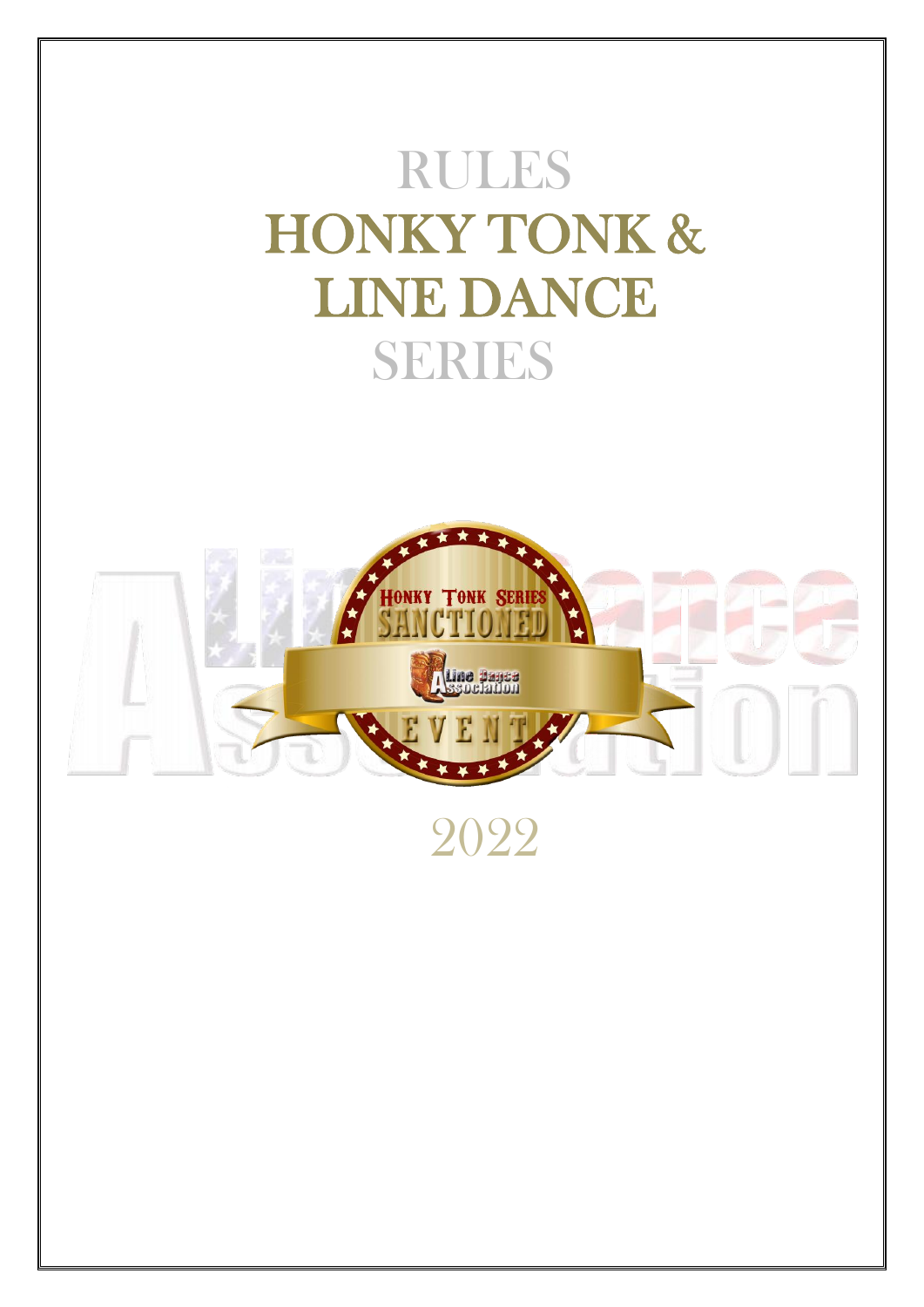

### TABLE OF CONTENTS

*Mision of the Honky Tonk & Line Dance Series*

#### **HOW DO THE "HONKY TONK & LINE DANCE SERIES" AND THE "LINE DANCE ASSOCIATION FINALS" WORK.**

#### **RULES HONY TONK CONTESTS**

A.- What is the Honky Tonk? B.- Who is allowed to compete**?** - Divisions Types of Divisions Individual Honky Tonk ProAline Groups Partner D. Age Categories

E. Dances F.- Competition Clothing

### **RULES SPOTLIGHT CHOREOGRAPHIES**

### **RULES LINE DANCE COMPETITIONS**

- 1.- Divisional Information
- 2.- Solo Rules Summary
- 3.- Duos Ages + Rules Summary
- 4 Quads Ages + Rules Summary
- 5 Country Classic Teams Ages + Rules Summary
- 6 Teams Ages + Rules Summary
- 7.- Costumes & Footwear All Divisions
- 8.- General Rules All Divisions

#### **THE ORGANIZATION OF "HONKY TONK & LINE DANCE SERIES"**

**WHAT DOES THE JURY CONSIDER IN HONKY TONK?**

**WHAT DO THE JUDGES JUDGE IN THE LINE DANCE COMPETITION?**

1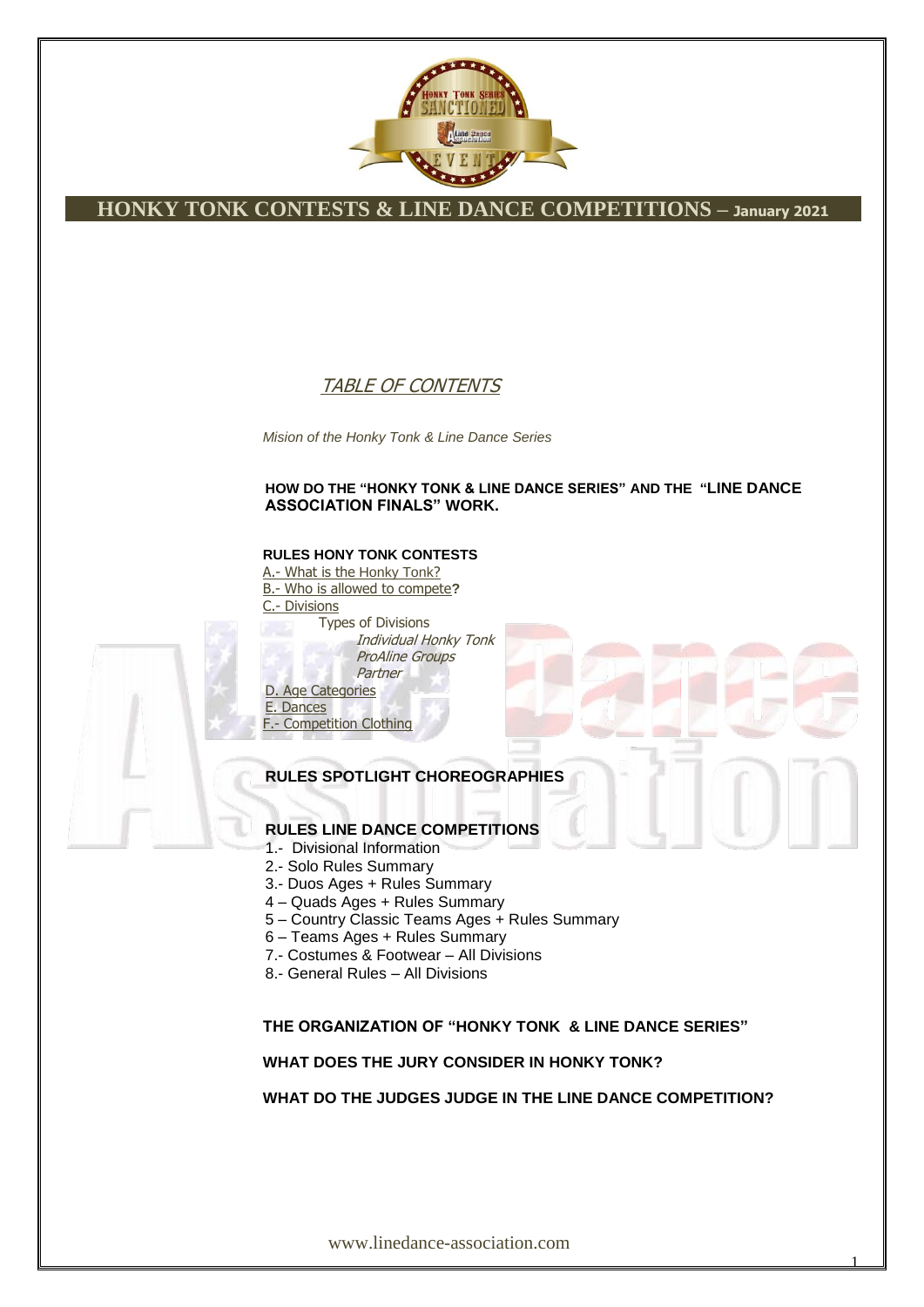

*The "Honky Tonk & Line Dance Series" circuit has been formed and constituted to:*

*• Protect and promote the Line Dance and the Country Dance, in all its varieties as an artistic, leisure and contest form.*

• Establish, improve and ensure the highest ethical and professional levels; putting the general *interest before the private one.*

*• Facilitate collaboration between Pros and mutual respect for all trends.*

*The Directors of the events that include "Honky Tonk & Line Dance Series" contests have decided to use the rules of the LDA totally and without alteration. These allow the L.D.A. to review, evaluate and advise these events with "Honky Tonk & Line Dance Series" contest, to*  ensure the continuity and quality of the competitions in the events, and the improvement of the *experience for the contestants in them.*

#### *Notification for events other than the Line Dance Association´s*

*The laws protect the printing, duplication and partial or total use of the rules of the LDA.*

*If you decide to use these rules, the choreographies and / or scoring format, you must obtain the written permission of the president of the LDA. Said permission must appear in the files of the*  LDA. If permission is granted for the use of these standards, they must be used without *alteration.*

*An LDA Observer or a Contest Coordinator will be required to be present to answer any questions about them, or to advise contestants on the correct interpretation and application of the Honky Tonk & Line Dance Series Rules of the LDA.*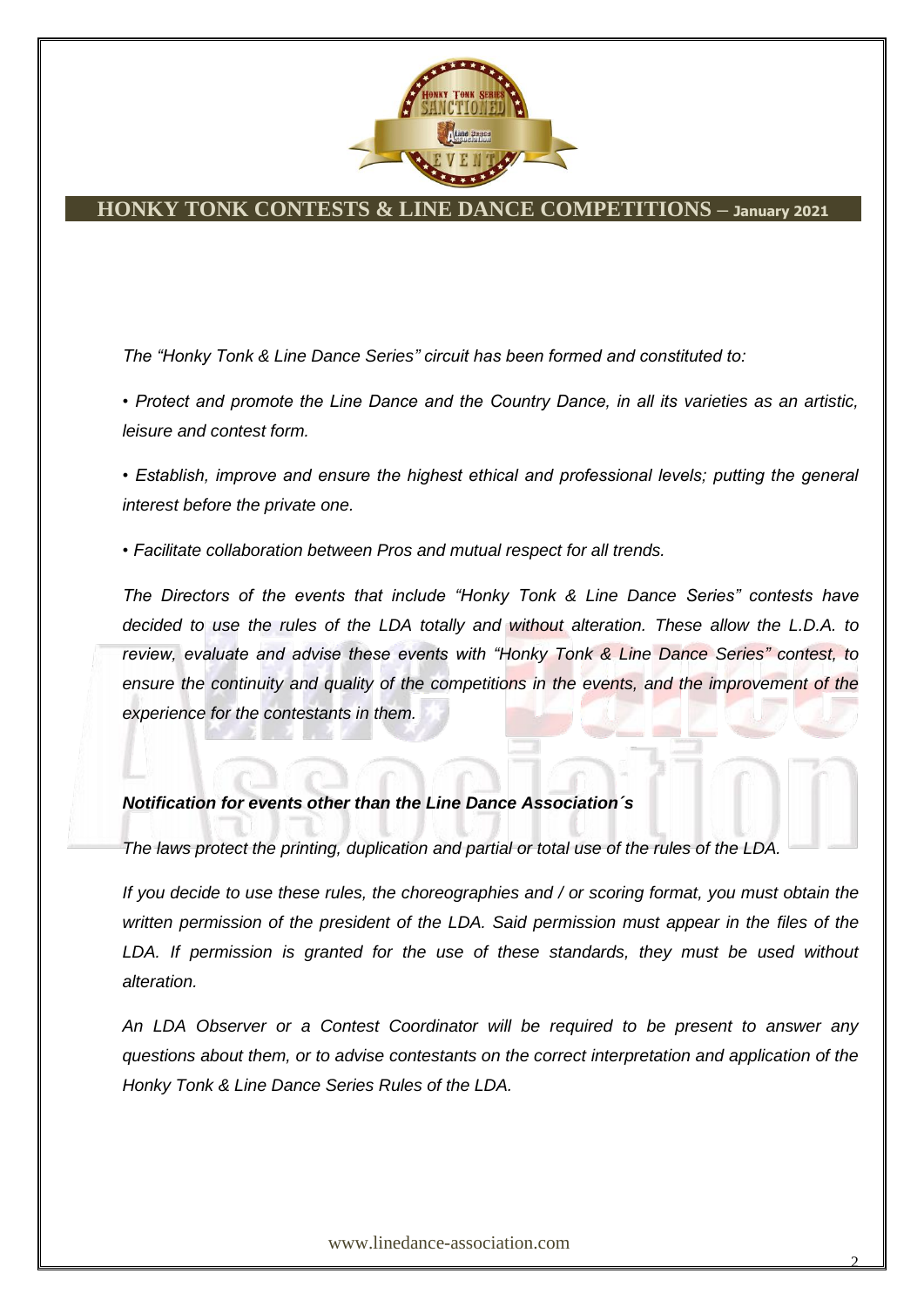

# HOW DO THE "HONKY TONK & LINE DANCE SERIES" AND THE "LINE DANCE ASSOCIATION FINALS" WORK

The Honky Tonk & Line Dance Series is comprised of events that include three Divisions: "Honky Tonk Contests", "Spotlight Choreographies Presentations" and "Line Dance Competitions".

Honky Tonk Contests are social country dance, line dance, couples and group contests. They are not competitions. Each participant is valued for her/his intrinsic quality in terms of knowledge of the choreography and their naturalness when dancing, awarding each member of the Jury a Gold, Silver or Bronze medal to each participant. At one extreme, this implies that a group of participants could all receive a Gold medal, or all, a Bronze medal.

The Spotlight Choreographies presentations, in addition to their intrinsic assessment, serves to present choreographies that are candidates for the selection of choreographies for the Honky Tonk Country, Honky Tonk Freestyle and Honky AB categories for the following season.

Line Dance Competitions are country, line dance and group dance competitions. Each participant is valued for her/his intrinsic technical quality, corporal expression, musicality, dramatic force, etc…, awarding each member of the Jury a Gold, Silver or Bronze medal to each participant. At one extreme, this implies that a group of participants could all receive a Gold medal, or all, a Bronze medal.

### **How does it Work?**

The season begins on January 1st and ends on December 31st . Your age on December 31 determines which division you will dance in during the season.

Contestants in Honky AB (except Junior / Gold / Platinum), must upgrade to Honky Tonk in the following season, according to their progression.

Contestants in Honky Tonk Country and / or FreeStyle, may stay in this category, unless by proposal of the jury, the LDA Commission considers that the level of the dancer exceeds the social level and demonstrates a mastery of superior technique that promotes to participate in Competition

Dancers in Line Dance competitions will only need to move to a higher level division in the following competition year if they have won three or more competitions where there are 3 or more competitors dancing, or if they have won the Line Dance Association Finals \* , or a European Title \* or a World Title \*, from any of the existing Country and / or Linedance organizations.

### **Honky Tonk & Line Dance Series Events**

There are basically three types of Honky Tonk & Line Dance Series events:

**Americana Dancing Festivals**. They are events whose name is property of the Line Dance Association. They must follow all the indications set by the association, both in the organization and in the activities it offers. They can be franchised to an organizer or promoter of events.

**Affiliated events.** These are events that include contests and / or competitions under the Honky Tonk rules. They must include the Honky Tonk logo in all their advertising. The remaining activities developed in the event are entirely the responsibility of the owner. They can not include competitions or contests of another organization without the corresponding authorization in writing.

**Spotlight Choreographies LIVE ON LINE Events**, These are events exclusively online and for the presentation of choreographies, where choreographers from all over the world can present their choreographies to choose to enter the selection of choreographies for the following season.

All three types of events are qualifiers for the "Line Dance Association Finals".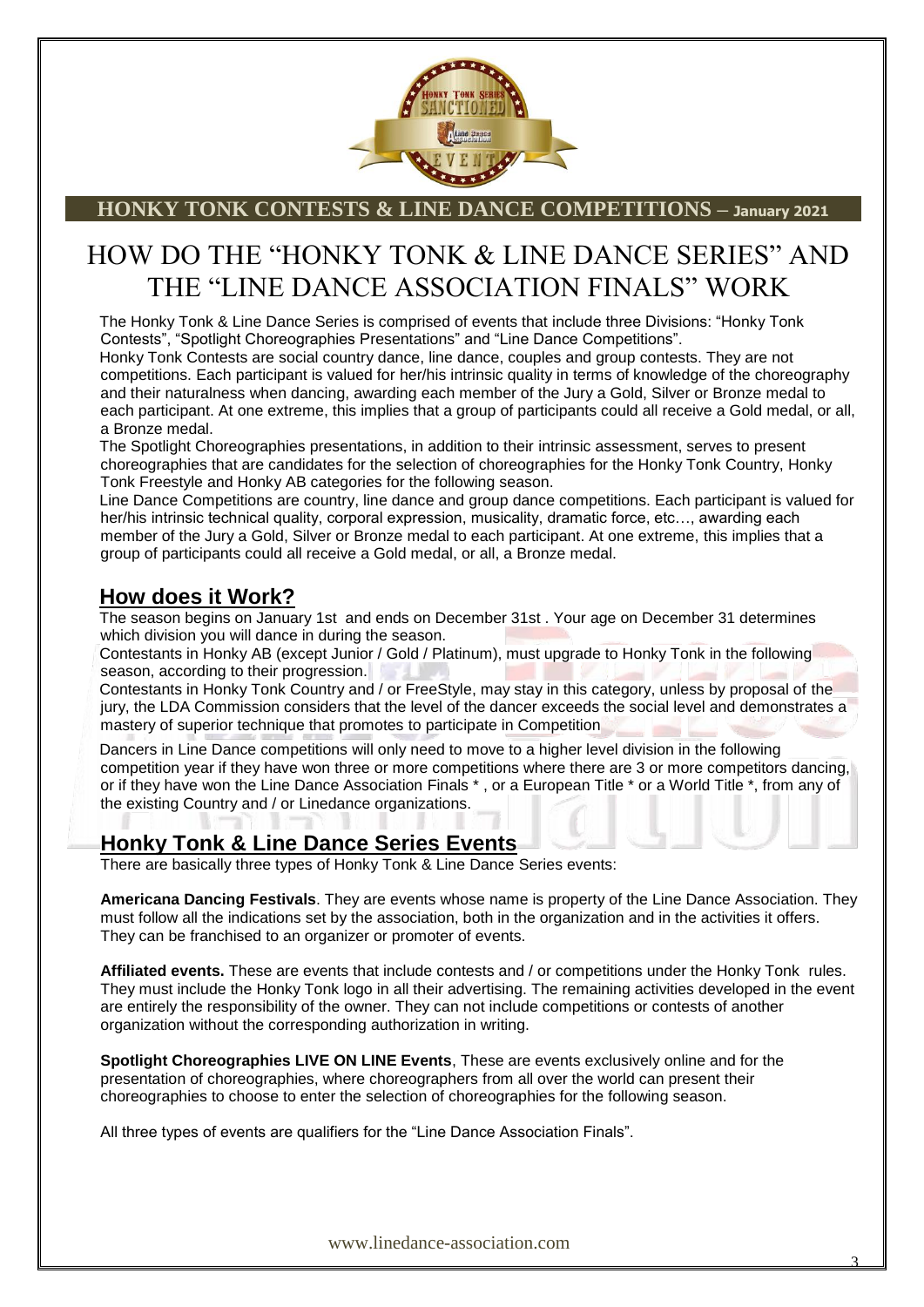

### **The Line Dance Association Finals**

There is a Line Dance Association Finals for each division: Honky Tonk, Line Dance, and Spotlight Choreographies. In Spain they will be called **Line Dance Association Spanish Finals**.

For **Spotlight Choreographies**, it will be held on October as the dances for the following season must be published in that month. The finalists will be able to participate in person, or connect online live. There is no ranking from first to last. There are medals following the usual criteria of the LDA, and it will be announced there which of the choreographies presented have been selected for the following season.

### For **Honky Tonk and Line Dance**

Participants are evaluated by comparison with each other, establishing a classification from first to last. Consequently, the title of (P.Ej) **Line Dance Association Spanish Champion** will be awarded for each division (Honky Tonk and Line Dance) and for each level and age category.

There must be a minimum of three participants per level category, age and gender. If this were not the case, participants of different categories would be grouped together to reach this minimum.

The events that host the Line Dance Association Finals will be:

• For the **Spotlight Choreographies** there are two options: An exclusive event for this purpose on October; and alternatively, to host them in an existing event that will be held in October. In this second case, said event will not be able to offer the normal "Spotlight Choreographies" division, since it would host the final.

- For **Honky Tonk** and **Line Dance** there are two options:
	- o An exclusive event for this purpose on December.
	- o Host them in an existing event, which could be the last of the season or the first of the following season

### **How to Qualify for the Line Dance Association Finals**

#### **For Honky Tonk and for Line Dance**

Dancers must contest or compete in a minimum of 2 contests or competitions during the season to qualify for the "Line Dance Association Finals" in Individual, Partner, Duo, Quad or Teams. And they must have achieved at least one Gold in each of the dances in the category where they want to participate, among all the contests and competitions where they have participated during the season.

Consequently, a record of the competitors will be organized with the medals obtained by dance in each event, which will be public through www.linedance-association.com

If a dancer has failed to qualify for the Linedance Association Finals due to health problems or other reasons, they may request a waiver. However, dancers must show that they were unable to attend the qualifying event and, where appropriate, provide medical evidence. The dancers should also have registered for the qualifying event for which they require a waiver. Waivers must be requested in writing. The decision of the Line Dance Association will be final.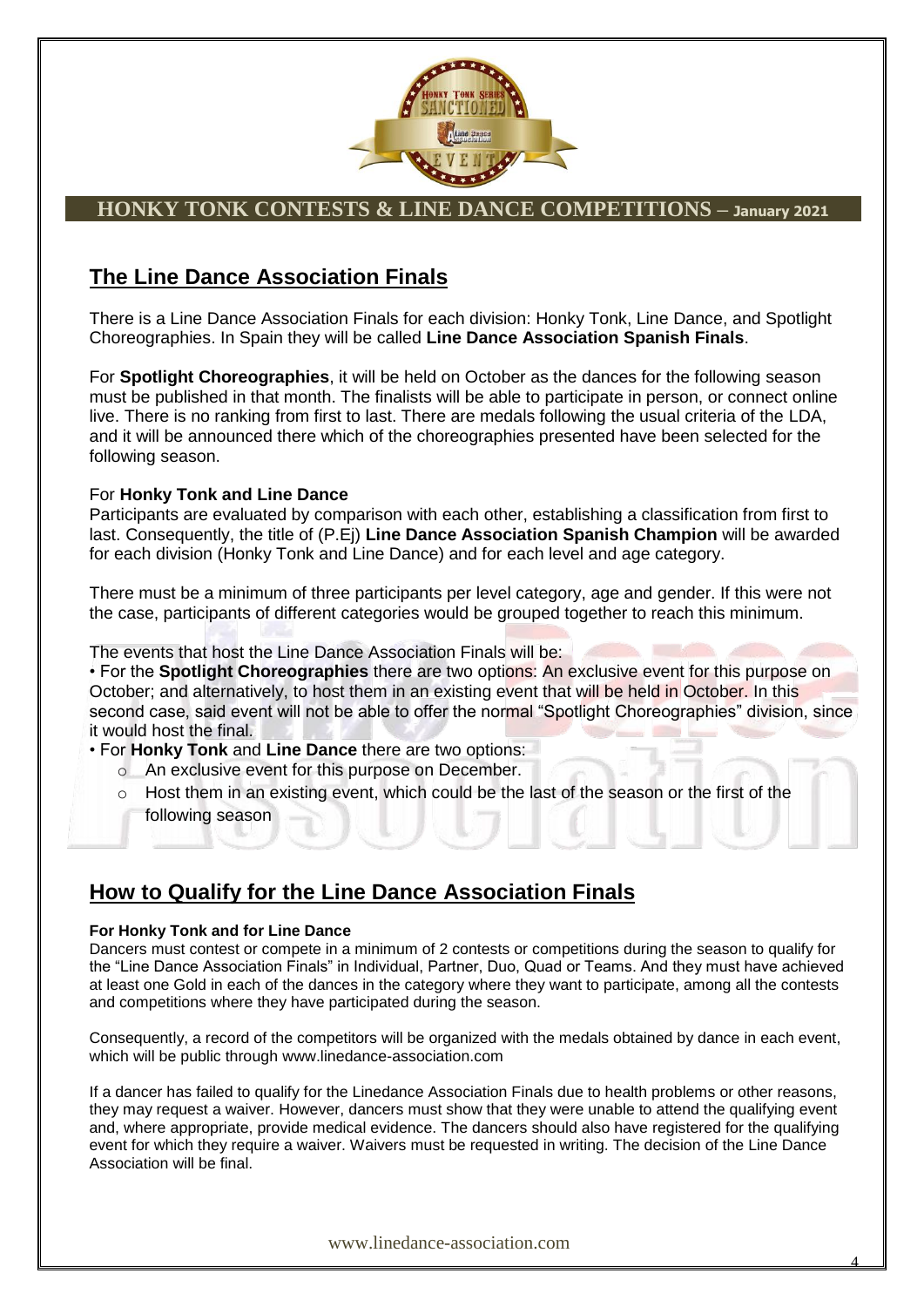

Classifications and combined divisions

If there are not a sufficient number of competitors in the "Line Dance Association Finals", LDA reserves the right to move the heats to a final of 5, instead of 7. If there are not enough entries in the age divisions, the categories of age at the discretion of LDA

#### **For Spotlight Choreographies**

.

The choreographies must have been presented (and consequently registered) in one of the events, in person or online, that qualify for the "Line Dance Association Finals",

The LDA Pros commission will choose, from among all those presented during the season, the finalist dances classified to participate in the "Line Dance Association Finals", to choose the dances of the contests Honky AB, Honky Tonk Country and Honky Tonk FreeStyle of the following season.

# **HONKY TONK CONTEST**

### **A. What is the "Honky Tonk"**

They are social contests of country dance, line dance, couples and groups. They are not competitions. Participants are not valued by comparison between them by establishing a ranking from the first to the last. Each participant is valued for its intrinsic quality by granting each member of the Jury a Gold, Silver or Bronze medal to each participant.

At one extreme, this implies that a group of participants could receive all a Gold medal, or all a Bronze medal.

Events meet these characteristics:

- Jury: Minimum three Instructors, Monitors or Coaches.
- Contest Coordinator is the organizer himself or someone appointed by him.
- Dance floor of any type of material
- Official scoring program, or manual skating scoring.

### **B. Who is allowed to compete?**

B.1. Any person, who at most participates in the category "social, starter or similar" in competitions of other organizations, can participate in a Honky Tonk contest, whatever the division. All you have to do is register for the contest and meet the conditions of the organizer. Therefore we recommend to all interested parties to always consult with the organizers. People who act as monitors or instructors of line dance, whether qualified or not, they cannot participate in the individual category.

B.2. The contestants implicitly agree that their personal data is automatically incorporated into the file registered with the Data Protection Agency, for use in relation to their participation in competitions. In any case, by enrolling in a contest approved by the LDA, dancers agree to have their data incorporated into their file. According to LORTAD, to modify or cancel your data you should contact the LDA secretary.

B.3. Division Changes

• Each event will ensure that the level of participants, especially the new ones, corresponds to what is expected in these divisions. In the event that a person manifestly has a much higher level than expected, or has evolved too much for the division of Honky Tonk, the interested party and his/her "teacher" will be informed and may be suggested to enter the world of competitions and not in the contests.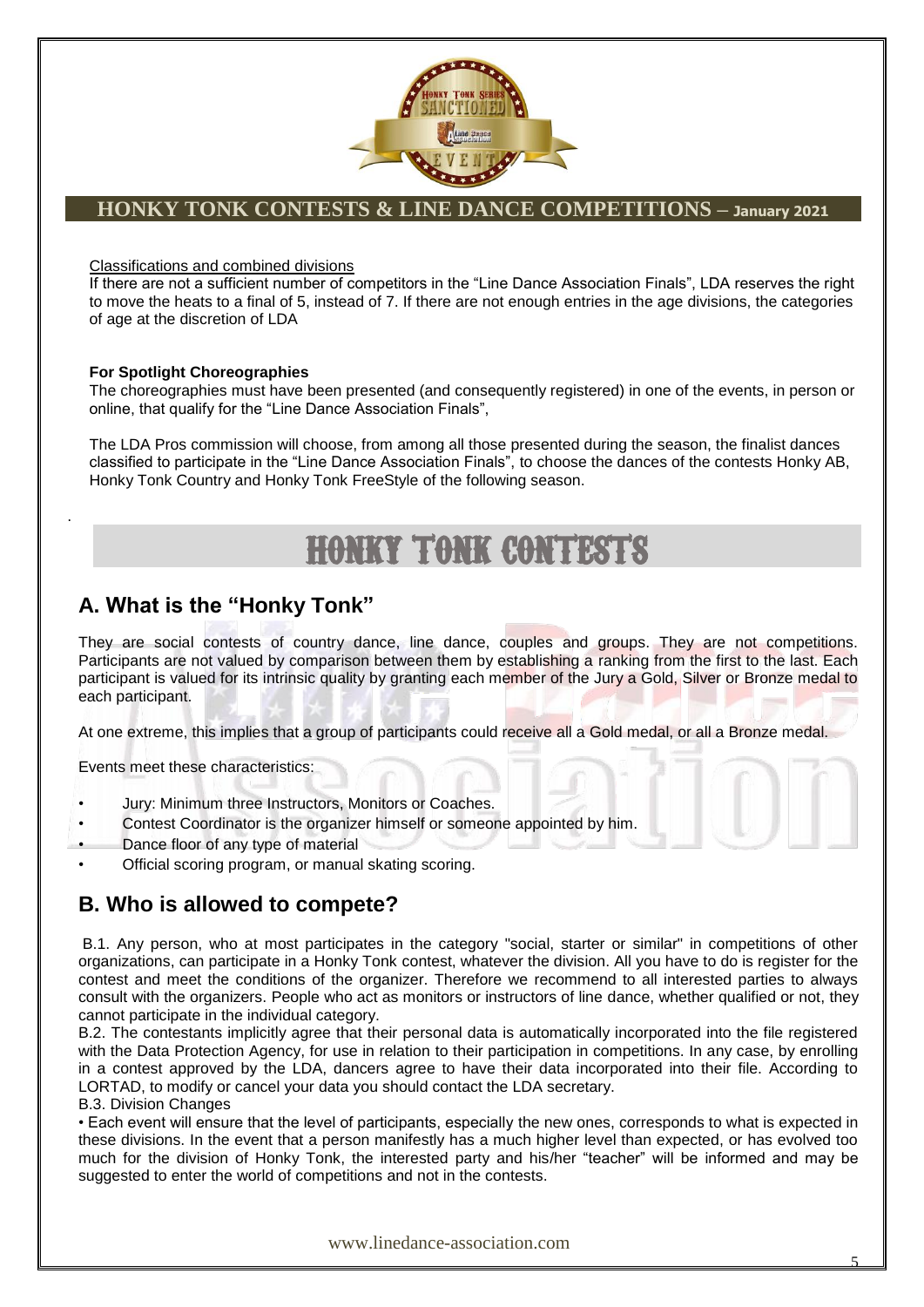

• Linedancers of the Newcomer categories entering from the world of competition of the age group from Silver (included), who have spent two or more years without competing,are allowed to request their return to Honky Tonk; as long as its expressiveness corresponds to a Honky Tonk linedancer, and not to a competition linedancer.

### **C. Categories of the Honky Tonk Contests.**

People can participate in any of the following categories, in several or all of them.

#### Honky Tonk AB:

Only for participants who have been dancing for less than a year. There is only one category with three dances. The music is "Americana type" country or not. One or more "instructors" can be placed on the dance floor to dance the choreographies and serve as a guide. In this category you cannot be more than one season. In the case of participants of the age groups: Primary, Gold and Platinum; those who wish to remain in this division for more than one season, they may request it to the Line Dance Association. The LDA may or may not approve each application .

### Honky Tonk Line Dance:

Aimed at line dancers of social dance that at most participate in the category "social, starter or similar" in competitions of other organizations. They cannot participate in this division, people who exercise as "instructors", or line dance monitors. Nor can participate dancers with experience in competition; or in paid line dance exhibitions or other types of dance such as: Funky, Ballroom or Sports Dance, etc. ...

There are 2 types of different categories

- o **Honky Tonk Country**: where the music used must be country.
- o **Honky Tonk FreeStyle**: where the music used must be non-country.

A contestant may choose to apply to one or both categories, since they are classified separately.

### ProAline, ProAline AB Groups

- o There are two groups of ProAline:
	- ProAline AB: For contestants of Honky AB level (competing in Honky AB or not)
	- **ProAline: For contestants of Honky Tonk level (competing in Honky Tonk or not)**
- $\circ$  It is a social contest in which the instructor (Pro) accompanies his pupils (Ams) to the dancefloor as a quide. ProAline consists on an instructor's pupils going to the dancefloor with him to line dance. The groups of ProAline must consist of 6 to 10 pupils. The groups of ProAline AB consist of 4 to 10 pupils
- $\circ$  If an instructor teaches in different places he can choose whether he wants to group their pupils under a single club name or, alternately, if he prefers each group to go to the dancefloor independently. A group can have two instructors but only one of them can accompany the group to the dancefloor. An Instructor may have more than one group.
- o There in one age group: Open Age (all ages)
- $\circ$  The dances used in ProAline are the same of the Honky Tonk division, but each organizer will choose three between the six dances of the categories Honky Tonk Country and Honky Tonk FreeStyle, and will publish them in the "Information Sheet" of the event.
- $\circ$  The dances used in ProAline AB are the same three of the Honky Tonk AB division
- $\circ$  The instructor accompanies his/her group/s every time, but his performance doesn't rate, only that of his pupils.
- $\circ$  The pupils can only be dancers who either have never competed or are Honky Tonk Line Dance contestants.
- o How the ProAline Contest works: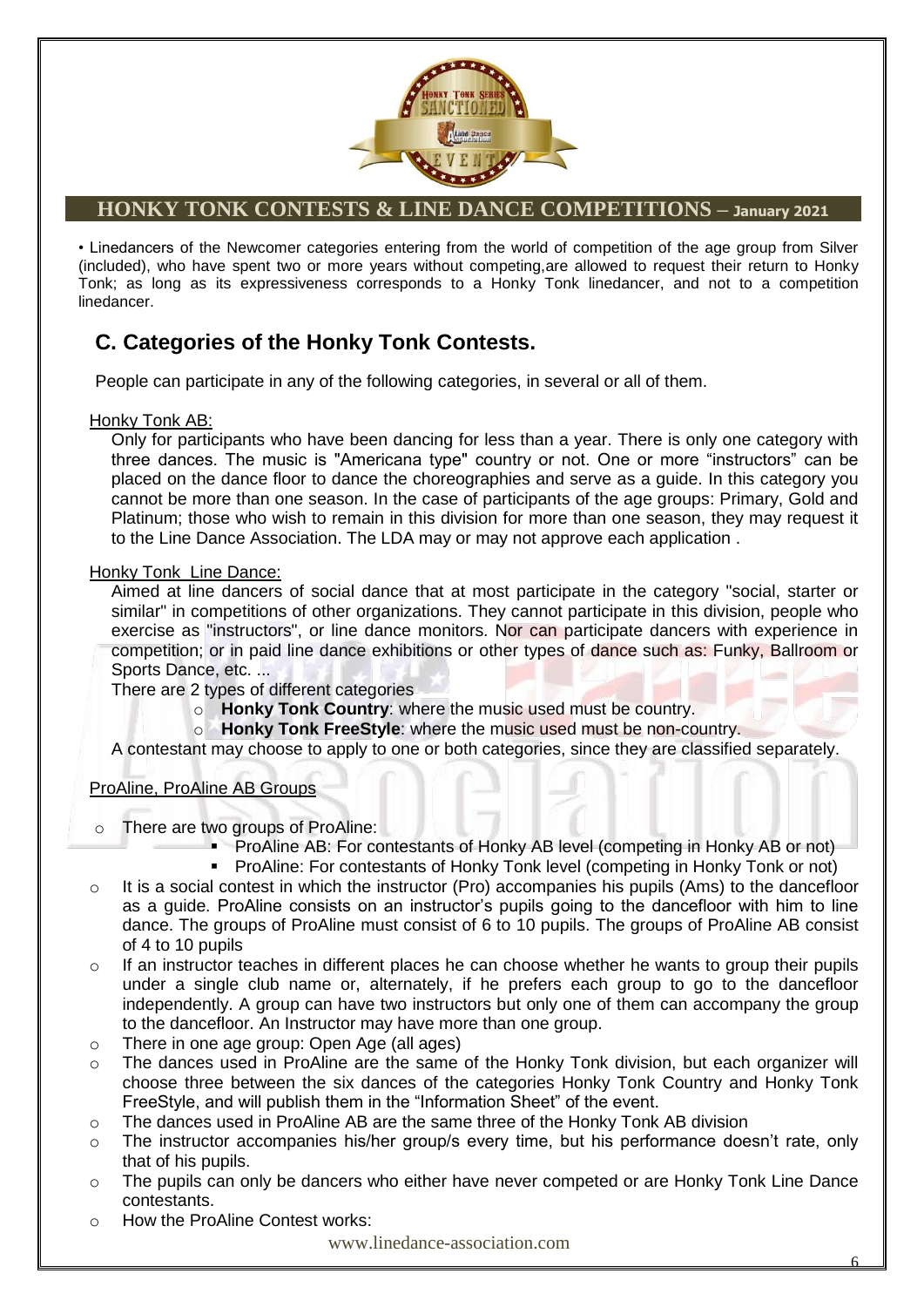

• Two or more teams go on track together. They dance the three Honky Tonk dances proposed, one after another without leaving the dance floor

• Each member of the jury values each group, awarding for each dance the medal that each ProAline deserves

### Partner

This division is for couples. A couple can consist of a boy and a girl or two girls; There will be a limited number of choreographies, of a simple nature that will be applied to different music. Only one age group: Open, that is, it is open to all ages

The choreographies of couples will be based on the most common country rhythms: Two Step, West Coast Swing, East Coast Swing, Polka or Triple Two Step.

### **D. Age categories**

| Grupo de Edad*        |                   |  |
|-----------------------|-------------------|--|
| Primary $(0-9)$ $(*)$ | Open (25-34)      |  |
| Junior (0-12)         | Crystal (35-44)   |  |
| Teenage (13-15)       | Silver (45 .59)   |  |
| Young Adult (16-24)   | Gold (60 -69)     |  |
|                       | Platinum $(70 +)$ |  |

 Contestants are required to participate throughout the season in the age category corresponding to their age on December 31 of the current year.

 Any exception, case or conflict due to the age of the participant will have to be notified to LDA, for its study

### **E. Dances: Honky Tonk , ProAline, ProAline AB and Partner**

- All dances will change on January  $1<sup>st</sup>$ .
- The dances are the same for both men and women
- For Honky AB there will be three dances of difficulty "Beginner" with different musical styles. The three dances will be danced in a row without the participants leaving the dance floor.
- For the Honky Tonk division there will be six dances throughout the year: 3 to country music for the Honky Tonk Country category, and 3 to music of other styles for the Honky Tonk FreeStyle category:

The three dances will be danced in a row without the participants leaving the dance floor.

- For ProAline there will be three Honky Tonk Country or FreeStyle dances in a combination chosen by Event Director
- For ProAline AB they will be the same dances as for Honky AB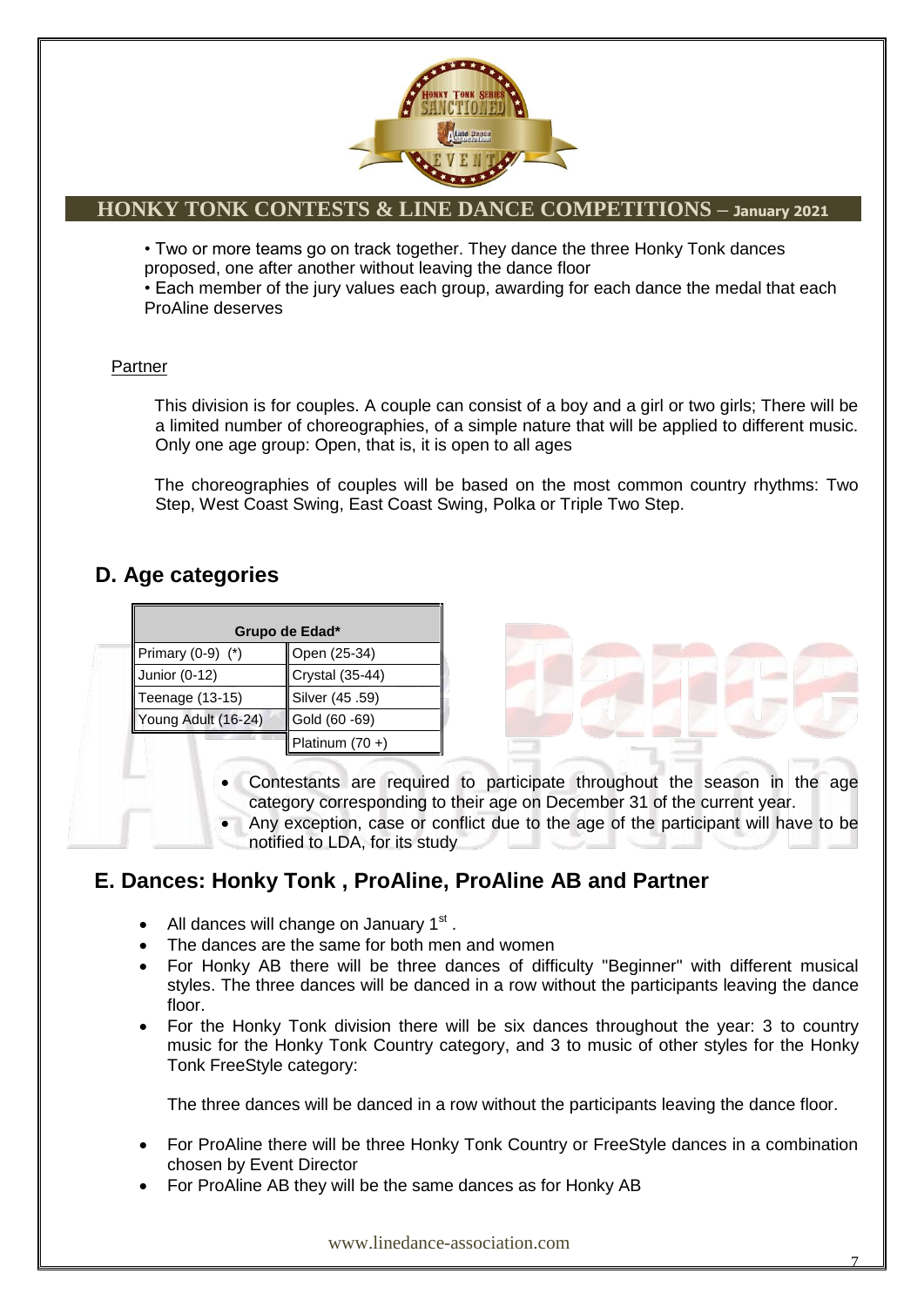

- For partner dance divisions, there will be two choreographies of any of the following rhythms: Two Step, West Coast Swing, East Coast Swing, Polka or Triple Two Step.
- The choreographies chosen for each season will be published on the web www.linedanceassociation.com
- The duration of each dance will be between 1.5 and two minutes (until the end of the musical phrase).
- Participants must perform the total number of dances chosen for their division and category by the organizer.

### **F . Competition Clothing**

Clothing for these divisions must follow this rule: **Keep It Simple**! And regarding decoration: **When you hesitate, leave it as it is!** If the participant prefers more elaborate clothing, he/she can be promoted to a higher division, where more creative clothing is not only accepted but encouraged.

### **Clothing standards for Honky Tonk Line Dance, Honky Tonk AB and ProAline social contests**:

The costumes are free in these Contests, although it will be appreciated that the participants dress with a country appearance in Honky Tonk Country, but in Honky Tonk FreeStyle, the costumes should not be country, but more in line with the type of music.

The use of accessories (props) in any of the two divisions is not authorized (Objects that are not part of the wardrobe itself)

### **Clothing standards for Partner:**

The contestants must present themselves as a couple, so their clothing must be clearly coordinated or visually complementary, showing the desire to be seen as a couple.

### **Hats**

It's not mandatory. But if you take it in Honky Tonk Country, ProAline Country, or Partner, Hahs must always be cowboy-style, which implies that it must have a 3-1/4" brim (8 cm at least).

The hat can be worn when dancing, taking it off and spinning it ... etc, but without its fall to the dance floor causing prejudice to any dancer (in case of accidental fall, it must be picked up).

## SPOTLIGHT CHOREOGRAPHIES

### *Presentations*

*The Honky Tonk Series "Spotlight Choreographies", in addition to their intrinsic valuation, are used to present choreography candidates to the choreography selection for the Honky Tonk and Honky AB divisions of the following season.*

• There are four categories:

o **16 Counts**. These are choreographies of 16 counts for the Honky AB division to all kinds of songs including country music, whose musical phrases are uniform, 32, 48, or 64 counts.

o **Country**: These are choreographies to phrased country music songs, that is, whose musical phrases are uniform, 32, 48, or 64 counts. They can include Restarts. A song is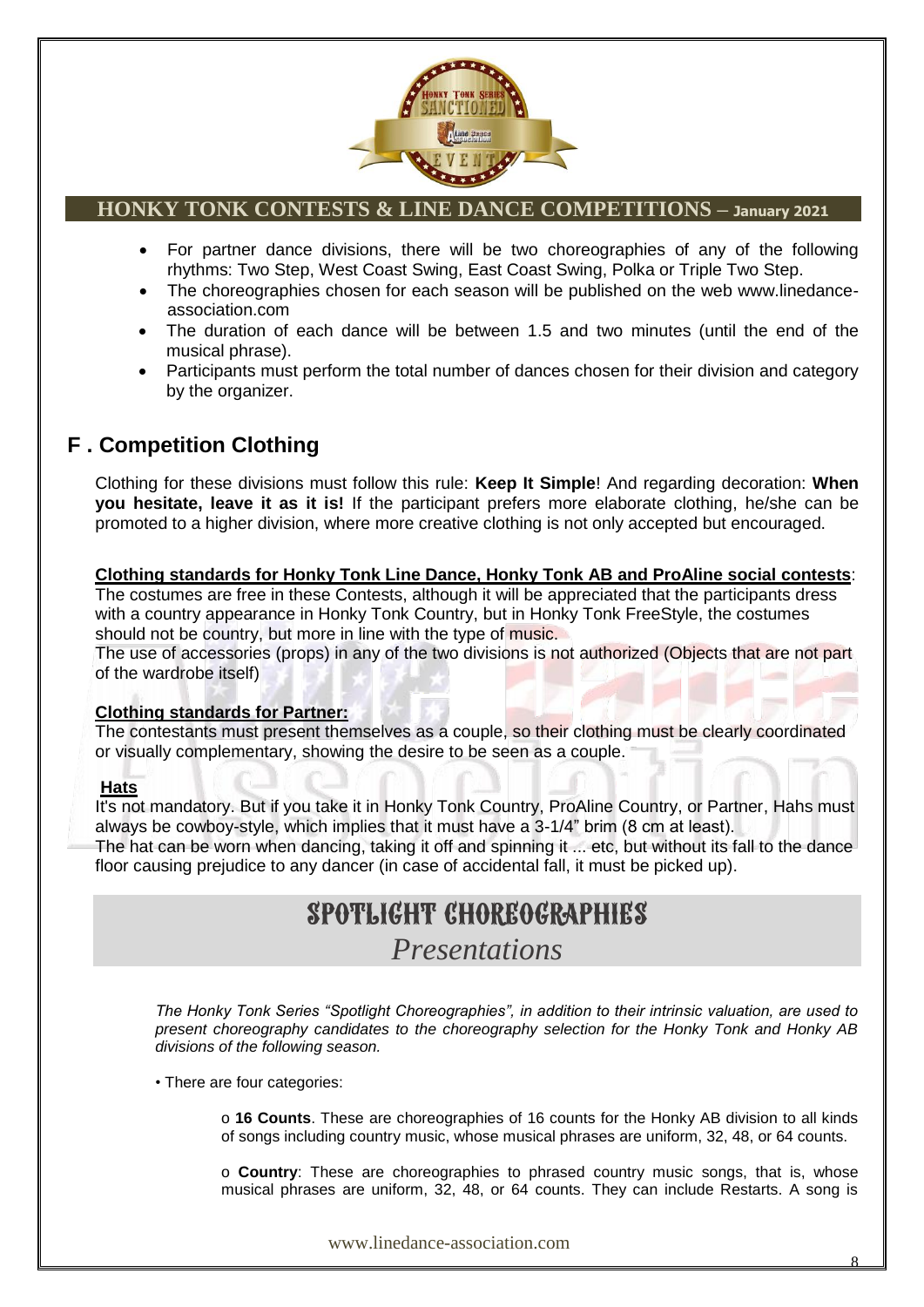

considered to be Country, if the US Country Music Association (CMA) has rated the artist as such.

o **FreeStyle**: These are choreographies for all kinds of phrased songs (except to country music), that is, whose musical phrases are uniform, 32, 48, or 64 counts. They can include Restarts.

o **ABC / Tag**. These are choreographies to all kinds of songs including country music. Whose common characteristic is that the choreography itself is formed by different parts, according to the different musical phrases of the song. Or choreographies that contain one or more Tags.

• For the Country, FreeStyle and ABC categories there are two levels:

#### o Beginner-Newcomer

#### o Novice - Intermediate

• It is not essential that it be unpublished, but during the season it can only be presented twice. Choreographies registered for competitions in the previous season cannot be presented.

• A person can present choreographies in one, two or in the four categories mentioned. But only one choreography can be presented per category.

• There is no maximum number of participants being able to present the choreography, the choreographer can present the choreography alone or accompanied

• If the choreographer does not dance in the presentation of his/her choreography, he/she must be present in the room.

• Music must correspond to the category in which you have registered.

• In the event that two choreographers present the same song, the first one registered will have preference and the second choreographer will be notified immediately to change it.

• The jurors will value the choreography itself, the steps, the adaptation to the music, and the possibility of success in the line dance and country dance community, but not the quality of the performance. The choreographies do not compete with each other

#### **Registration**

• Registration, the dance sheet (in pdf format), and the song (in mp3 format) must be sent in advance to the organizer's email 1 week in advance

If they do not arrive on time, in the indicated format and with proper identification, the registration of the choreography cannot be taken into account. Both pdf and mp3 files must be named with the following structure: **Type of Choreography - Your name - Choreography Name**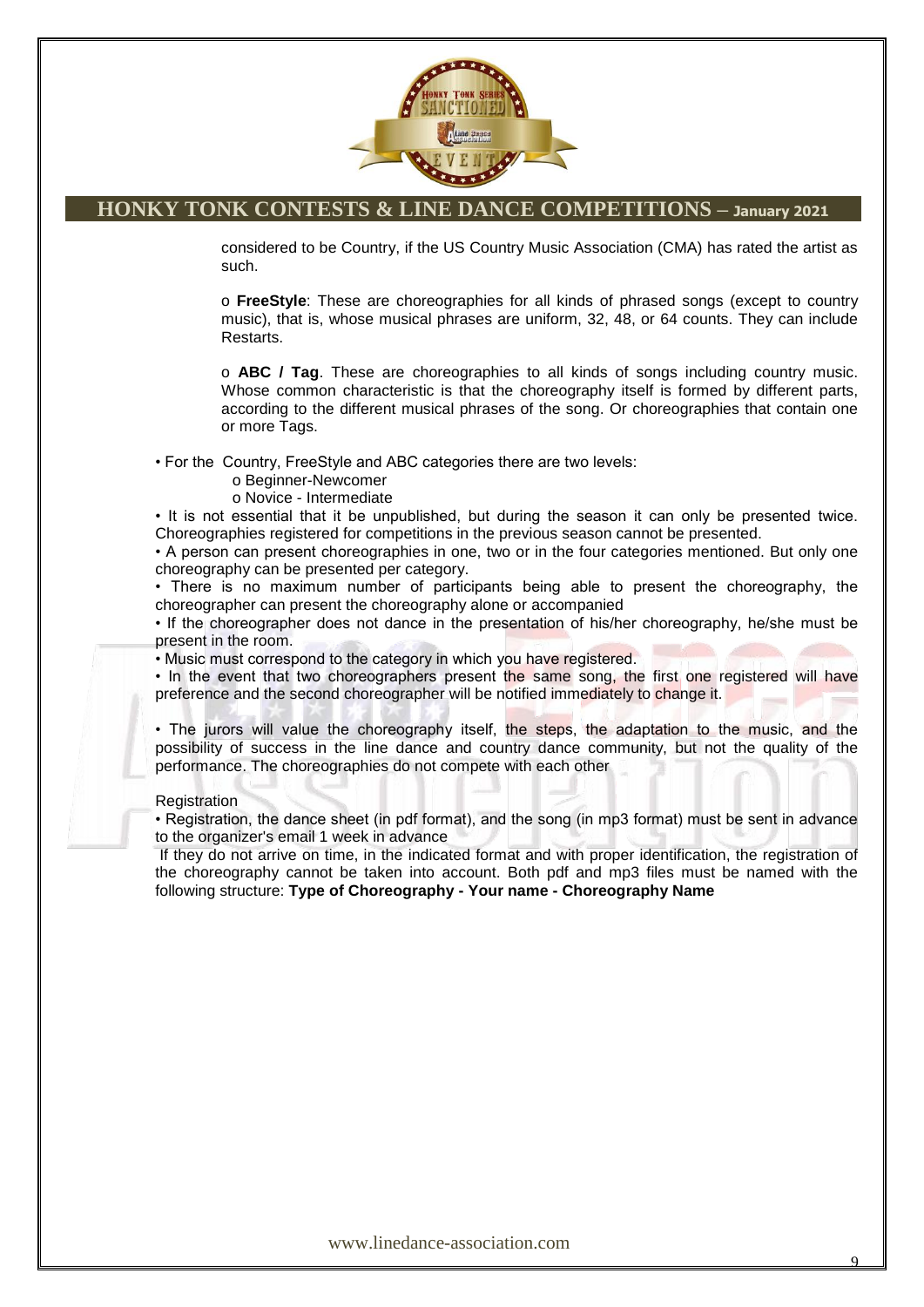

# LINE DANCE COMPETITIONS

### **1.- Divisional Information**

### **Solo Ages**

| Age categories        |                 |
|-----------------------|-----------------|
| Primary $(0-9)$ $(*)$ | Open (25-34)    |
| Junior (0-12)         | Crystal (35-44) |
| Teenage (13-15)       | Silver (45 .59) |
| Young Adult (16-24)   | Gold (60 -69)   |
|                       | Platinum (70 +) |

### **DIVISIONS**

#### **Newcomer**

This division is recommended for beginner dancers or dancers who have never competed before. The standard in this division in not necessarily determined by the length of time the dancer has been dancing, but by their ability. Variations are not permitted in this division. The official step sheet must be strictly adhered to. Dance teachers of any form of dance may not compete at this level. Dancers who compete in Novice or above at any other organisation may not enter at this level. If dancers are deemed to be too advanced for this division, they may be asked to move up a division, at the discretion of the LDA.

#### **Novice**

This division is recommended for dancers who have been dancing in competition for over 1 year, or who have some previous dance experience. Emphasis in this division is on correct vanilla footwork and technique. Variations are allowed in this division.

#### **Intermediate**

This division is recommended for dancers who have been Dancing in competition for more than 2-3 years, or who have three or more years of other dance training. Dance teachers who are new to competition are recommended to begin in this division.

#### **Advanced**

This division is recommended for experienced and accomplished dancers who have been competing for over 3 years, or who have an extensive dance background. A high level of technique and performance is expected at this level.

### **2.- Solo Rules Summary**

Male and Female competitors will dance in separate or combined heats. If there are not sufficient entries, age groups and/or male & female divisions may be combined. Dancers will NOT be counted in, apart from Newcomer. Dancers must dance all dances offered in their division at any event they attend in order for the event to be classed as a qualifying event. Dancers will need to dance all specified dances to qualify for aplacing.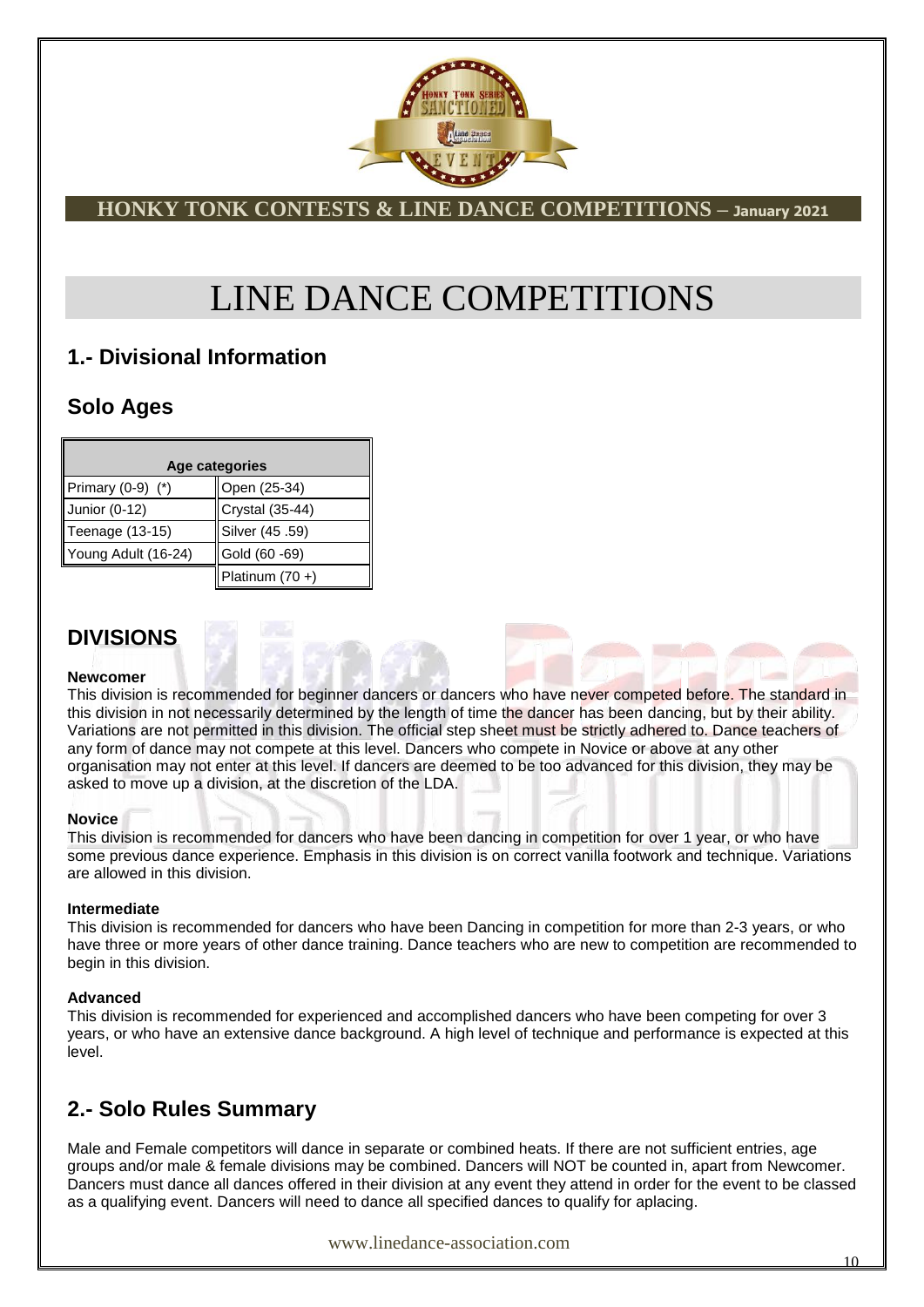

#### V & V Rule - Vanilla & Variation:

Dancers must dance the first TWO walls as vanilla (unless specified on the official stepsheet). You may use your hands, arms, head and body, but you cannot change any of the steps, they must be performed exactly as the official step description issued. You will be penalised if the official step sheet is not strictly adhered to. On the third, fifth and all following ODD walls you may introduce variations. Variations must flow in the same direction of movement as the Vanilla. On the fourth, sixth and all following EVEN Walls you must dance vanilla with styling (\*unless indicated otherwise on the official step sheet).

#### **Exceptions to the V&V Rule as follows:**

**Newcomer**: Variations are not permitted at all in this division. Newcomer dancers must dance the dance exactly as written – no variations are allowed.

#### **Vanilla Patterns:**

All vanilla patterns must be performed exactly as written on the official step descriptions, available from www.linedance-association.com. Dancers must keep to the basic footwork and direction of the dance. No additional turns or variations may be added. Hand/arm/skirt/hat work and body styling/movement is allowed. Competitors will be disqualified if they include their own version of the dance during the vanilla walls. If a dancer leaves the floor for any reason, he/she may be disqualified from that dance; under the rules of the scoring system, this means they would be ineligible for an overall placement.

### **3.- Duos Ages + Rules Summary**

*Junior: Age 0-12; Teenage: Age 13-17; Open: Age 18+; Senior: Age 45+*

\* If two dancers competing together fall into different age groups, add together the dancers" ages and divide by 2. Whichever age category this age falls into is the age division in which the duo should dance Duos are two individuals, males, females or mixed, dancing in any non-joined pattern. Hands or bodies may briefly touch but dancers cannot join to execute any movement. A set piece of music will be pre-released to which Duos should choreograph their own routine. Several Duos will compete on the floor at the same time; therefore, dance floor etiquette must be followed. Dancers should start dancing when they choose; they will not be counted in.

### **4.- Quads Ages + Rules Summary**

Open Age Division

\*If the dancers competing together fall into different age groups, add together the dancers ages and divide by 4. Whichever age category this age falls into is the age division in which the Quad should dance

Quads are four individuals, males, females or mixed, dancing in any non-joined pattern.

Hands or bodies may briefly touch but dancers cannot join to execute any movement.

A set piece of music will be pre-released to which all Quads should choreograph their own routine.

Several Quads will compete on the floor at the same time; therefore dance floor etiquette must be followed.

Dancers should start dancing when they choose; they will not be counted in.

No competitor may dance in more than one Quad Line Dance Team at an event.

### **5.- Country Classic Team Ages + Rules Summary**

#### Open Age Division

There must be a minimum of 5 dancers in this team division; there is no maximum limit on the amount of dancers in the team. Dancers may be any combination of ages.

Line dance rules apply in this division.

A line dance will be selected which teams must perform. Dancers will be required to dance the first two walls as vanilla, then may perform the 3rd, 5th and all odd numbered walls as variations. Variations do not need to flow in the direction of the vanilla steps. Teams are permitted to change formation within the variation walls, but must stay in formation for all vanilla walls. Introductions and endings are permitted in this division.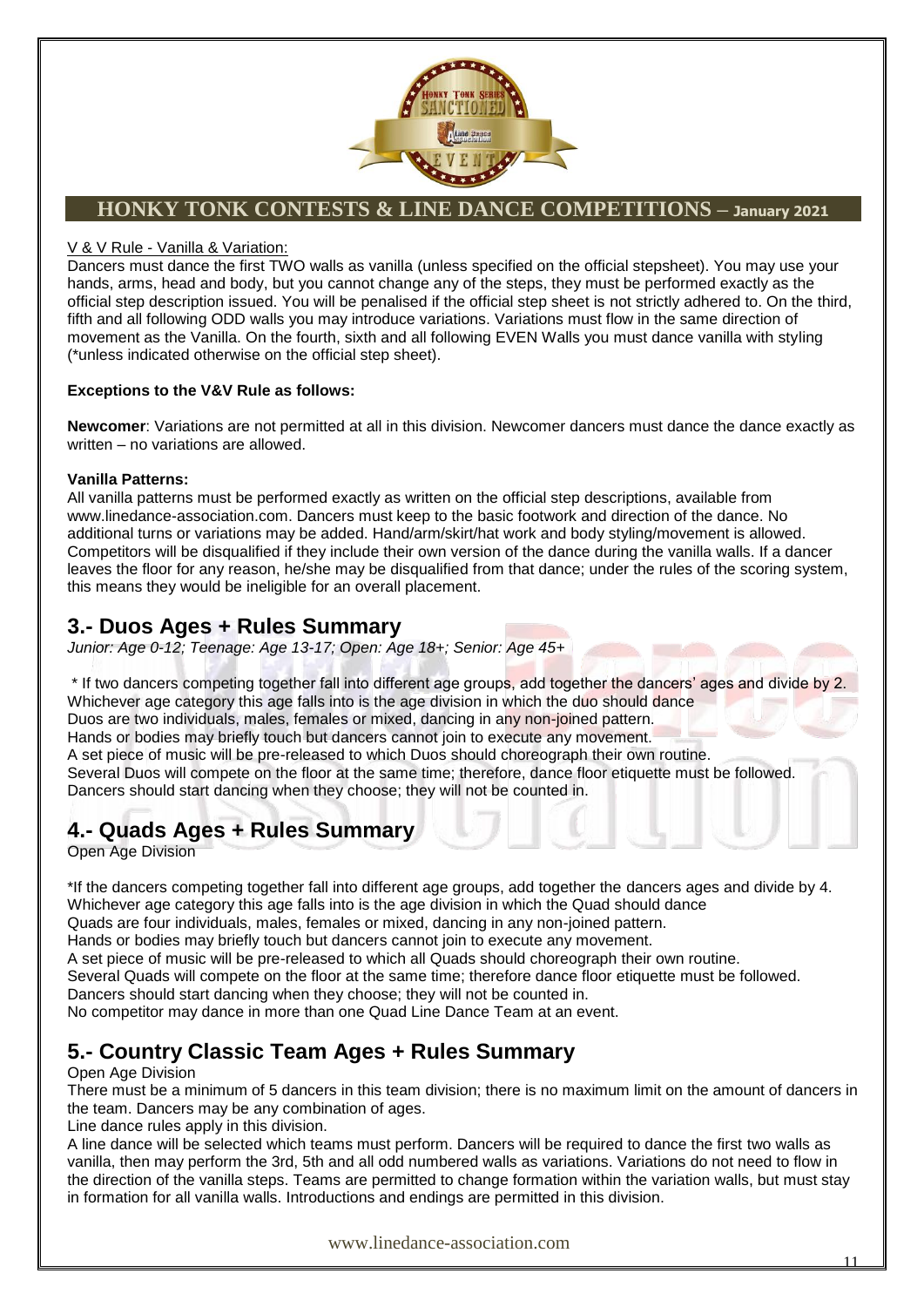

Country classic teams will compete separately; there will not be more than one team competing on the floor at a time.

All dances selected in this division will be to country music.

### **6.- Team Ages + Rules Summary**

*Standard Team; Cabaret Team*

Open Age Divisions Teams must consist of at least SIX members for each routine and involves individual dancers dancing any combination of dances. They may touch and join to create a formation, or initiate a turn or movement. Teams may include sequences from a line dance, partner dance or from couples dance styles. Lifts, drops and weight bearing moves are not permitted in Standard Teams, but are allowed in Cabaret Teams.

\* **Standard Teams**: Music must be a minimum of 2 and a maximum of 5 minutes in length. Time starts with the first notes of the music and ends with the last notes. Any introduction or exit music MUST be included in the time allowance. Exceeding the time limits will result in a lower final placement. At least 50% of the music used for standard teams must be country (i.e. appeared in the country charts, or performed by a recognised country artist or group).

Acted themes, pantomime or comedy performances of any kind are not allowed in the standard teams.

**\* Cabaret Teams**: Music must be a minimum of 2 and a maximum of 10 minutes in length. Time starts with the first notes of the music and ends with the last notes. Any introduction or exit music MUST be included in the time allowance. Exceeding the time limits will result in a lower final placement. Any style of music is allowed in the cabaret division. Cabaret teams must be family friendly. Any teams that present a performance that is not suitable for an audience of all ages may be penalized.

Teams may use any dance style or combination of dance styles appropriately presented with a theme and may use any music. Props are allowed. Cabaret/themed costumes are allowed. Audio/verbal sounds are allowed. Acrobatic moves are permitted, and therefore a disclaimer must be signed by the Team Captain/Organiser. Acted themes, pantomime or comedy performances of any kind are allowed in the Cabaret section.

**TEAM MUSIC** must be provided on a memory stick to the DJ at the start of the competition. Alternatively, it can be emailed in advance of the event to webmaster@linedance-association.com. A back up copy must be available if required. Delays of a teams" performance due to music unavailability may result in the team being disqualified.

The order in which teams dance will be selected by the Event Director in a random and impartial fashion.

### **7.- Costumes & Footwear – All Divisions**

#### **General**

**Male:** You must wear a shirt, top or shirt & waistcoat, trousers or jeans. You must wear a cowboy hat when the dance is to country music (i.e. appeared in the country charts, or performed by a recognised country artist or group), however, for non-country music; the cowboy hat is optional - please see individual step sheet for classification. If the cowboy hat is dropped during the course of the dance, and not retrieved at the earliest opportunity, you will be penalised.

**Female:** You must wear a) dress or b) shirt, top, leotard or blouse c) trousers, shorts, skirt, jeans, cat suit. You must wear dance pants with skirts and dresses. Dance tights must be worn. A cowboy hat is optional.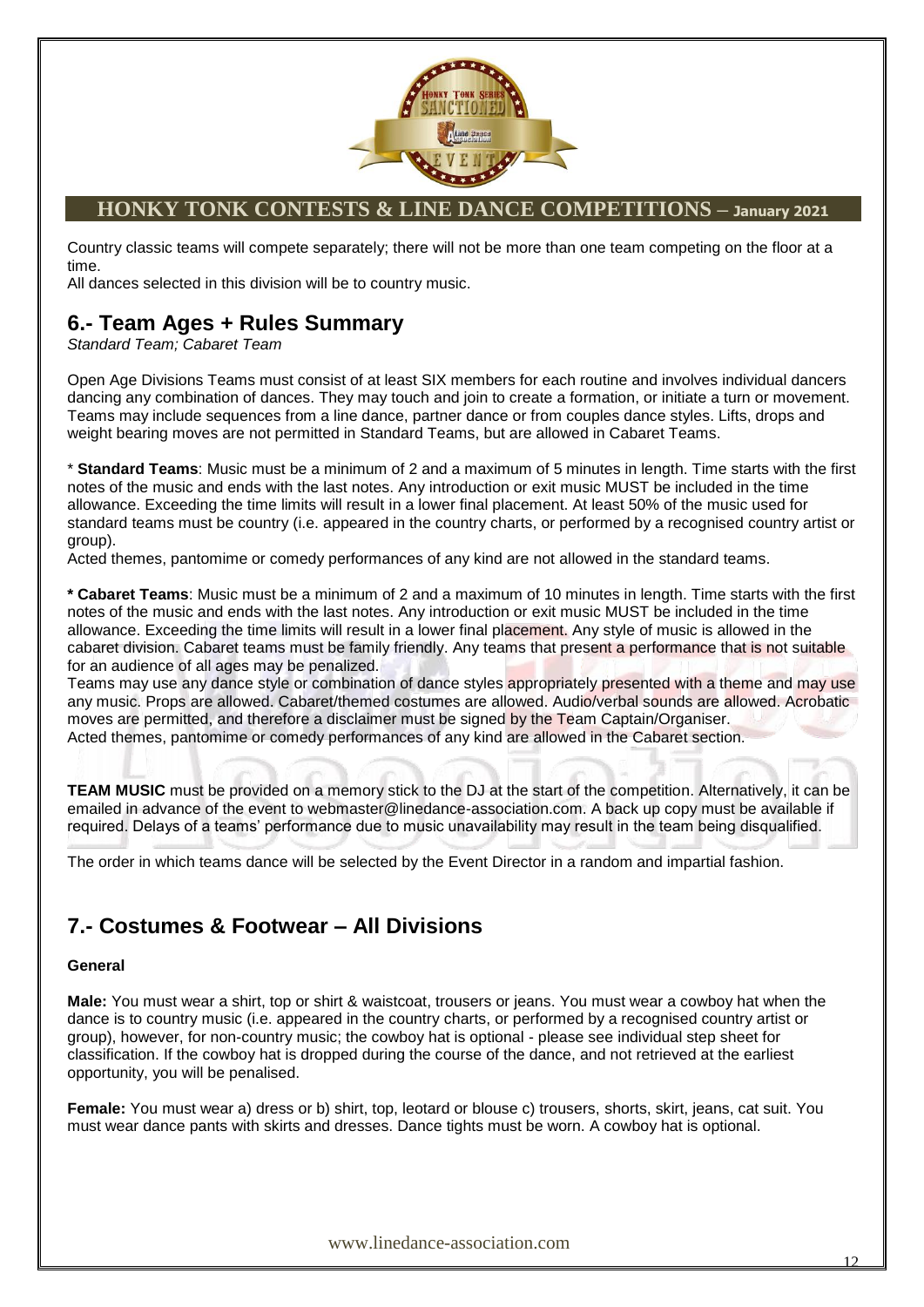

### **Costume Restrictions**

**Tops/Leotards:** Strapless tops are not allowed. Bare midriffs are not allowed. At no point should a costume top ride up to expose a bare midriff. If flesh/see through material is used to excess to represent bare flesh, this may be penalized, at the discretion of the judges.

**Skirts/Trousers:** When standing still, NO part of the leg should be shown more than 4"/10cm above the centre of the knee. Length is measured from the middle of theknee vertically to the hem of the skirt/trouser leg, at all angles. Handkerchief hems and split skirts are measured from the shortest point. Tearaway skirts are not permitted, except in all team divisions. Sheer skirts/trousers which are see through more than 4" above the knee are not permitted.

**All Dancers, All Divisions, Male and Female:** Any costume that may give cause for embarrassment to competitors, judges or spectators, is not allowed.

**Costumes must be worn for Awards Ceremonies.**

### **Footwear**

For all dances done to country music (i.e. appeared in the country charts, or performed by a recognised country artist or group), competitors must wear dance boots. For dances done to non-country music, dance shoes may be worn.

If the music is Country and the dance style being danced is definitely WCS or Street, then other appropriate footwear may be worn.

Primary, Junior, Teen and all Male dancers must not wear dance shoes with more than 1.5"/3.75 cm heel. All other dancers must not wear shoes with more than a 3" /7.5cm heel.

Trainers may be worn for dances that are classified as Street (even if the music is Country)

Shorter ankle boots or lace up shoes may be worn in the Gold Divisions, or by petition if a competitor has any health problems that may prevent them from wearing boots.

**\* Team Cabaret division is exempt from costume regulations, although any costume, which is a cause of embarrassment to judges/spectators, will be penalised.**

\* All Divisions – costumes and footwear. If you are unsure of the legality of any aspect of your costume or footwear, please check at the competitor"s meeting or with the head judge before you compete.

(Please note: Team Cabaret is exempt from Acrobatic Rules restrictions)

All dancers must obey dance floor etiquette. If you are executing a move and by doing so cause interference with another competitor, you will not be recalled to the next heat or placed in a final. The offended competitor will not be affected. This also means that variations should flow in the direction of the dance.

Props are not permitted (except in Team Cabaret).

Vulgar or crude movements are not allowed. Movements beyond the point of flirtation, humour or comedy, will result in the dancer not being recalled to the next heat or placed in a final.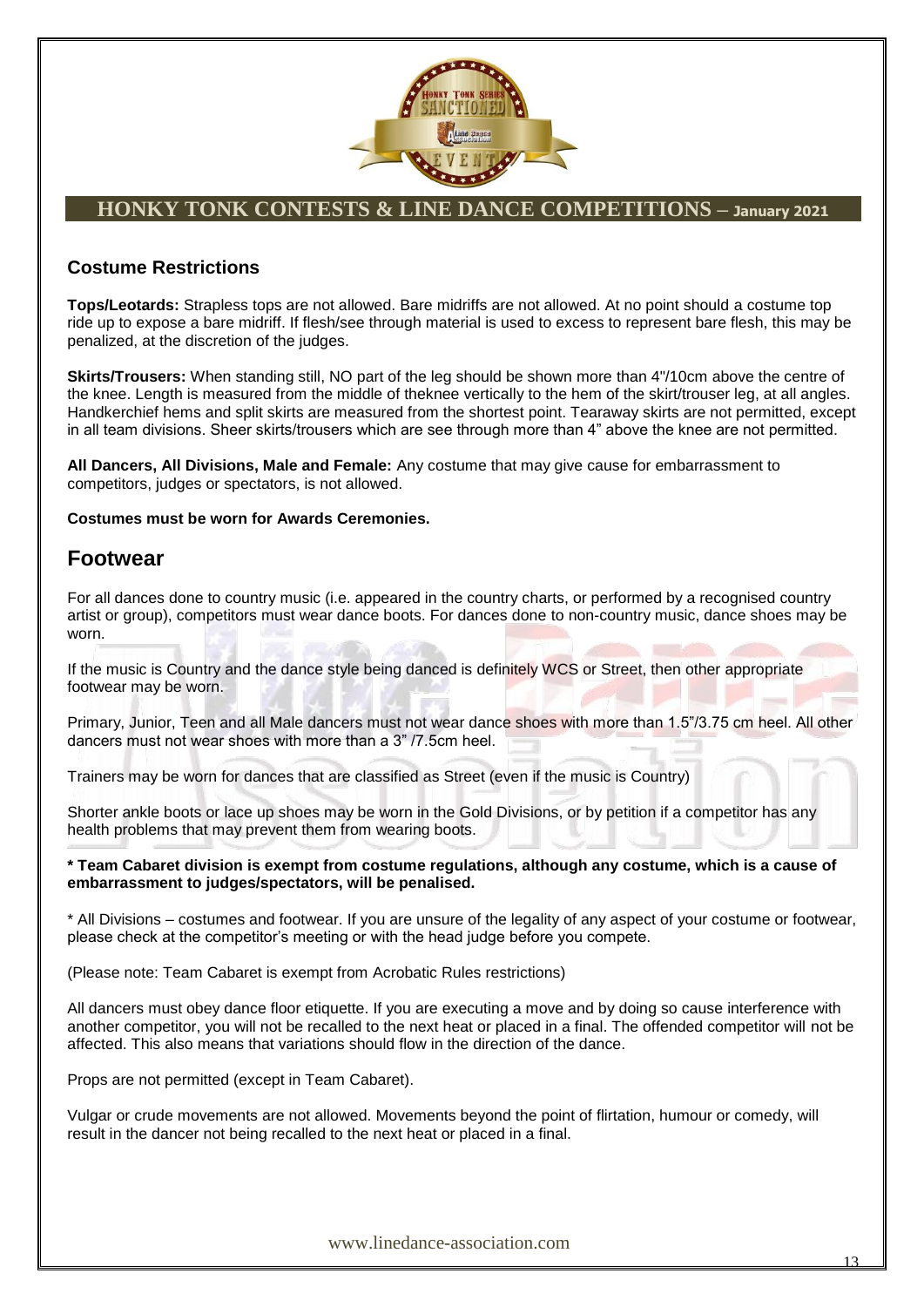

### **8.- General Rules – All Divisions**

Gum Chewing is not allowed.

Audio/Verbal sound/Singing is not allowed (except in Team Cabaret). Lipsynching is allowed.

Talking - Competitors must not talk to other competitors, judges or the audience while dancing on the floor in competition. You risk not being recalled to the next heat or placed in a final.

Acrobatic moves are not allowed at any point during the dance (this also includes the introduction and "end poses"). These moves are defined as follows:

\* Any move where both legs are above waist height of the competitor

\* Any move where the competitor"s weight is on one or both hands

\* Any move where a competitor sits or lies on the floor. Splits are not permitted in any divisions, except in Advanced. If splits are performed in any other division the competitor/s will be penalised. Advanced competitors may use 2 beats of music exempt from Acrobatic Rule Restrictions to recover from the splits.

Kicks are allowed; however, kicks must not interfere with, or endanger, any other dancer on the floor

### **General Information**

**Competition Ethics:** Competitors MUST NOT question or consult the Judges about the competition during the event.

**Competitors' Meeting:** It is each competitor"s responsibility to attend the Competitors Meeting if one is called during the event. For teams, at least one team member should attend.

**Competitors' Responsibilities:** It is the competitor"s responsibility to ensure they are fully up-todate with the rules relating to their division. This includes official step descriptions and costume regulations. Competitors should make themselves aware of competitors" registration and meetings. All competitors must be in the competitor"s area 15 minutes before they are required to dance. Each competitor"s number will be called twice and if the competitor is not on the floor ready to dance, they may be disqualified from the dance.

All teams must be ready to perform at the assigned time; delays may result in a lower placement.

All competitors are expected to behave in a professional and proper manner. Anyone acting in an unethical or unprofessional way may be disqualified from the event. If competitors do not abide by the published rules they will be disqualified. Improper behaviour, competition enquiries, protests or disputes must immediately be brought to the attention of the Event Director. All decisions of the Event Director, Contest Co-Ordinator, Judges and Scrutineers are final.

Competitors may ask judges for feedback directly after the awards for that competition (at the individual judge"s discretion). Competitors may not contact judges for feedback after the event is over.

**Judges:** During the competition, judges/officials privy to competition scoring or results must not, under any circumstances or by any means, convey such information to the public or to a competitor. Judges & officials are not restricted from socialising at an event except whilst judging or carrying out official duties.

**Judges Meetings:** The reason for calling a judges' meeting and the result will only be conveyed to the dancers involved if necessary. If the Head Judge feels that a statement is required, then it will be made in general terms only and for the benefit/guidance of all competitors.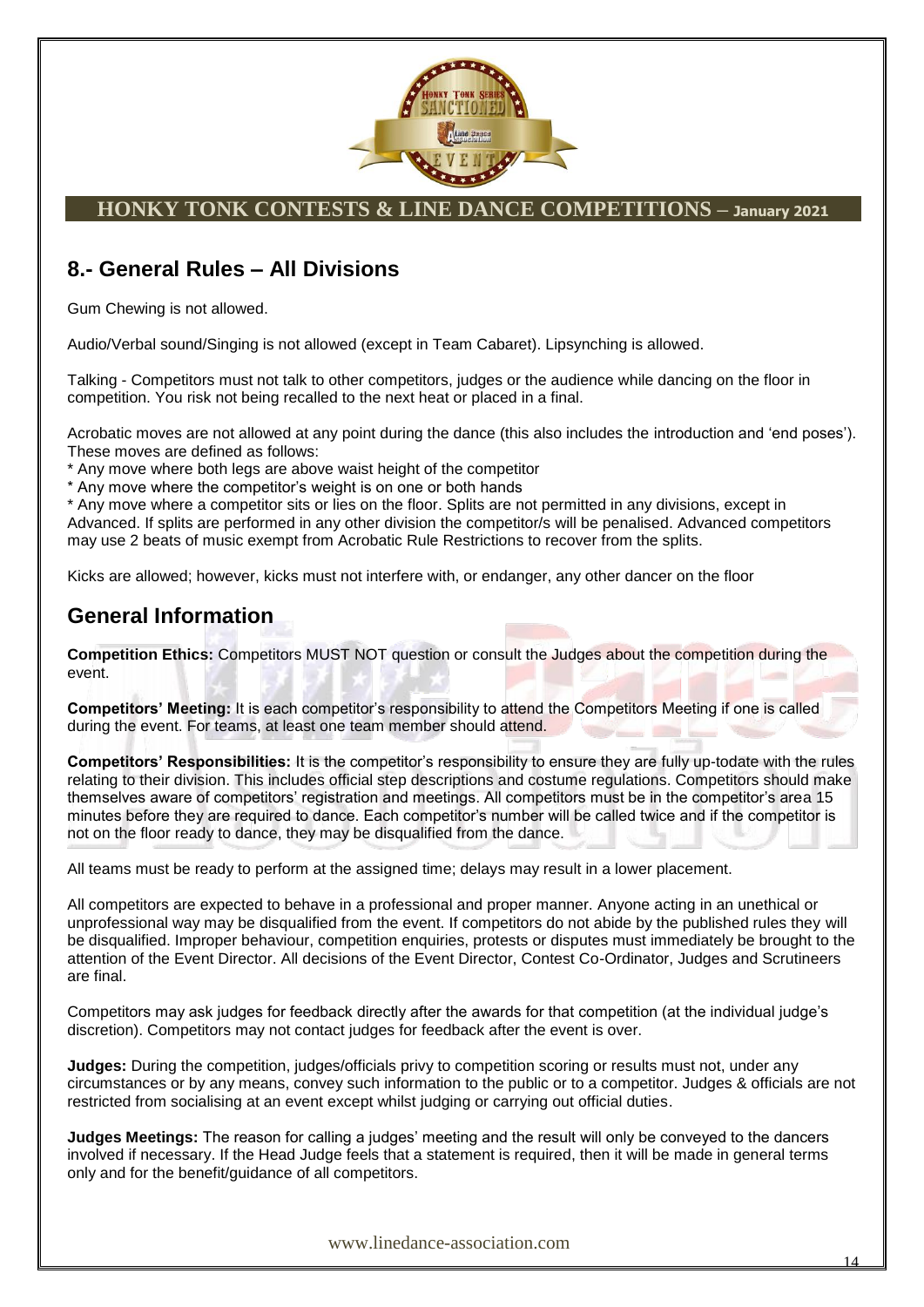

**Junior/Teenage Competitors:** Competitors aged under 16 must be accompanied by an adult who is held accountable for their conduct at all times. It is the adult's responsibility to convey all the information, step descriptions, dress rules, etc., to the dancer in their care.

**Preliminary Heats:** Preliminary heats are used to eliminate dancers in order to get to a final. Scores from prelims will only be used to decide final placings if scores from the finals themselves are tied. There may be occasions when another heat is required because of a tie resulting from the judges' marks.

Solos/Duos/Quads: The scores of all dances will be added together and the overall highest scoring dancers will move forward to the next heat/final. Heats will be held in all divisions with eight or more dancers. A percentage of the dancers in each heat will be recalled to dance again in the next heat until a maximum of seven competitors, or as many competitors as the Head Judge deems necessary, remain.

Teams: Preliminary heats must be held in all competitions with eight or more competitors in a division, unless otherwise deemed by the Head Judge. A percentage of the teams will be recalled to dance again in the next heat until a maximum of seven teams remain.

Scoring Analysis: A scoring analysis of your performance is available. Request this from the registration staff or Scrutineer. In the event of there being excessive numbers of requests for scores, they will be available online after the competition.

Scrutineers: Events are not sanctioned unless they are scrutinised by Licensed Adjudicators

Step Descriptions: The Event Director must issue a step description for each dance offered at the Event. Competitors are required to dance to this sheet only and must request the step descriptions from the Event Director or download from the website www.linedance-association.com. A step description from any other source is Not Valid for the purposes of the competition.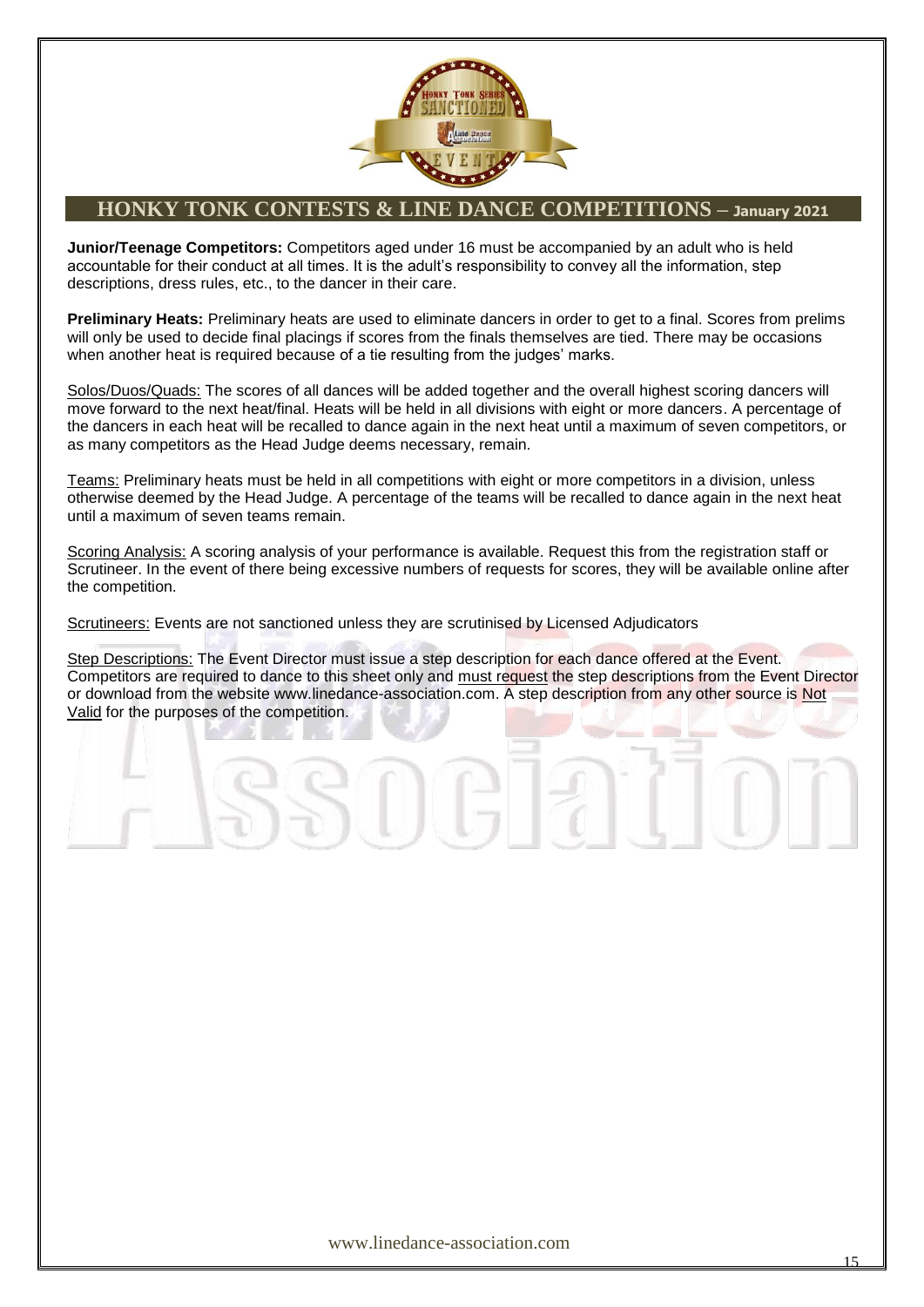

### **The Organization of the Honky Tonk & Line Dance Series**

### The approval of an official event "Honky Tonk & Line Dance Series"

The L.D.A. It is not intended to be a hegemonic entity within the Line Dance, but only to be an entity that works for the expansion of the Line Dance in a general way, and all the organizers must participate in the principles on which the L.D.A. is based.

Honky Tonk Contests are nothing more than a tool for this, and their approval is based on the following points:

- To obtain the approval of a contest, it must be requested in writing, using the form provided by the LDA. The form provided will indicate among other points:
	- o Title of the contest
	- o Organizing entity and your personal data
	- o Place and date of celebration
	- o Track dimensions
	- o Other possible competitions scheduled specifying the different specialties, age group, category.
	- o Contest Coordinator, Scrutineer and members of the Jury
	- o Possible cash prizes and any other information that is considered of interest.

• The LDA will respond in writing regarding the approval or denial of the event. If the date should be changed, alternative dates will be communicated for the organizer's election.

### General Aspects of the Competition

- The organizer will have to count with the participation of the following team of collaborators
	- Competition Coordinator Panel of Jurors Scrutineer Dancefloor Coordinator Disc-jockey Master of Ceremony
- The minimum length of each dance is 1"5 minutes.
- The Contest Coordinator is in charge of the Timetable of the competition, both of its total length and of its satisfactory completion. For that purpose he must work with the Scrutineer to prepare it and then with the master of ceremony and the rest of his dancefloor team for its completion.
- In case the number of participants excedes 75 people, the timetable can be badly affected, for that reason the organizers will have to choose one out of the following possibilities:
	- Use two dancefloors and two panels of judges.
	- Celebrate the competition during the whole day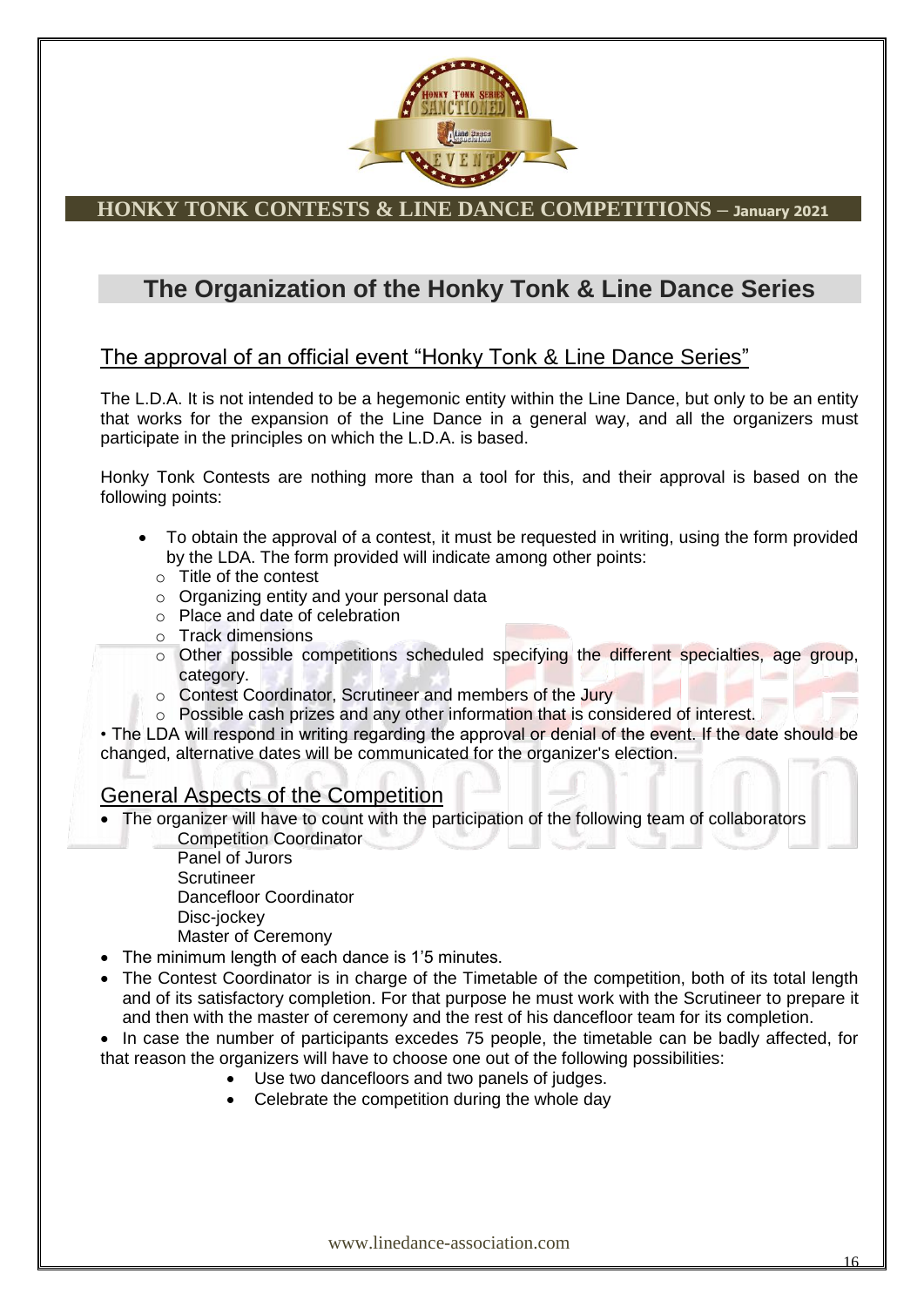

### Definition of the functions of the organizing team

### Contest Coordinator

 The Contest Coordinator will be in charge of the competition and he will have to follow the specification of these regulations closely. He will have to tend to the needs of the judges. He will have the scrutiny team under his supervisión and he will solve all the incidents that may take place during the competition. His responsibilities will be:

- a) Controlling the tempo and length of the music.
- b) Making sure that the category and group of the participants are adequate to their level within the competition.
- c) Controlling the fulfillment of the stipulated rules about participants" clothing. Determining the distribution of the dancers or couples after every qualifying round.
- d) Ensuring that the dancers and couples are dancing in their corresponding dance.
- e) Giving instructions to the judges concerning the number of dancers or couples whom they have to choose in every qualifying round and their distribution, as well as determining the final number of dancers or couples who get to the next round.
- f)Warning the dancers or couples who have been penalized by a judge, as well as informing the rest of the jury and carrying out, if necessary, the corresponding disqualifications.
- g) Admonishing participants who don"t behave properly and, if necessary, expel them from the competition.
- h) Deciding on any eventuality that may arise in the course of the competition, as well as receiving the complaints from the assistants if there were any, and transmit them to whom they concern: Event Organizer or Secretary of the Asociación Española de Line Dance y Baile Country ® .

### Jury Members

The Jury Members will be at least three

 During the contest, jurors who observe any violation of the established rules, can request a break and hold a "conference" of the Jury members together with the contest coordinator, in order to determine if the offender should be penalized . It will be the Contest Coordinator, chosen by the organization, who will inform the dancer or partner in question.

### Scrutineer

The scrutiny team must be accredited by the LDA

The scrutiny team is responsible for recounting the votes and ratings of the judges and for applying the Skating system. It is also his responsibility to inform the Contest Coordinator and the Observer of the Association about disqualified or penalized participants, as well as about any irregularity he might have noticed in voting or rating by the judges.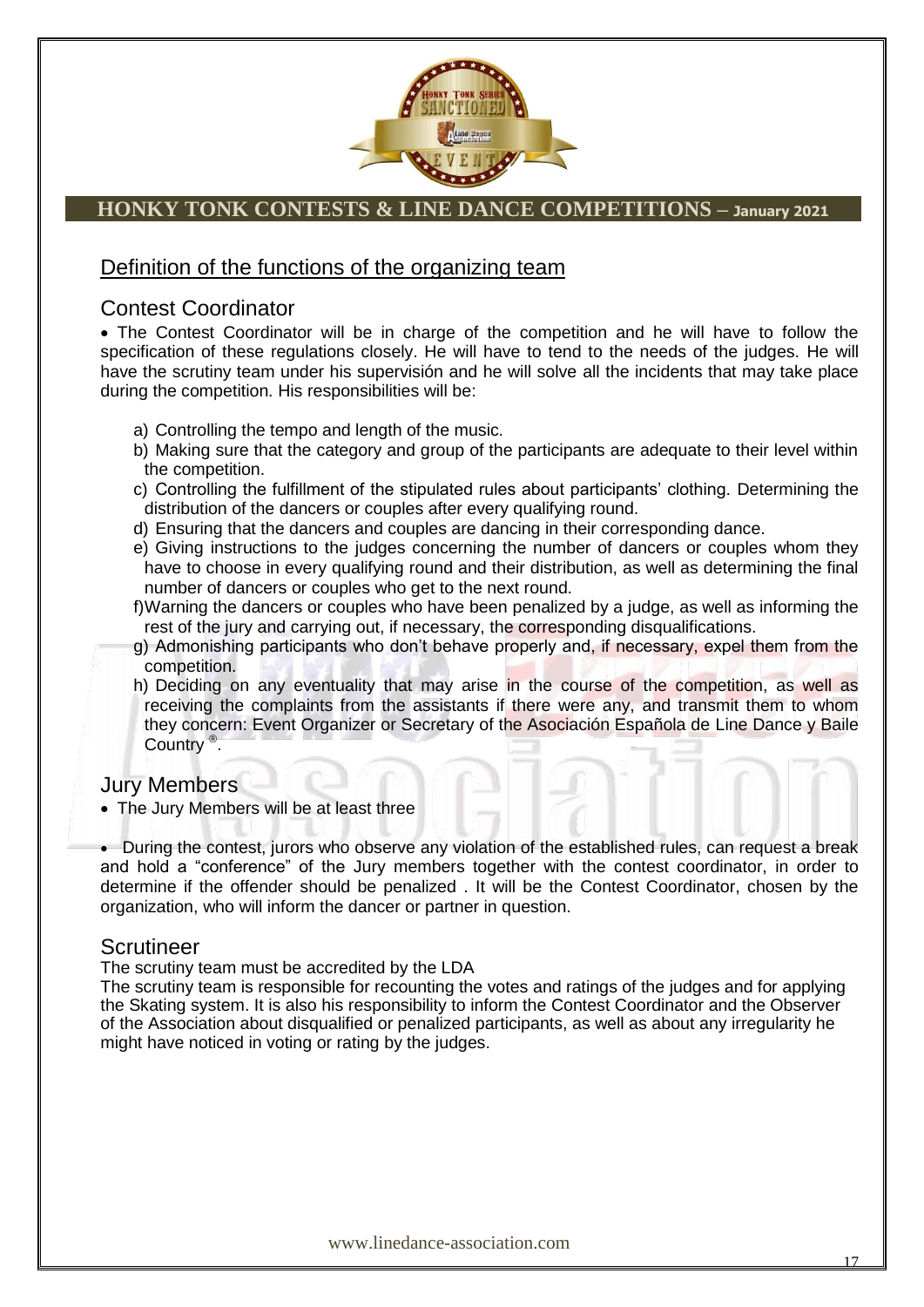

### **What does the Jury consider in Honky Tonk?**

*Although a judge is always a judge and the main parameter is always the same ("be as neutral as humanly possible"), we are all human and that is why we need some rules and criteria for judging.*

### **General criteria**

1.- Contestants must always follow the dance sheet"s description, no variations are accepted, although adaptations for impossibility to carry out a specific step (e.g. replacing steps in case the participant suffers dizziness) are allowed.

2.- Jurors will give priority to body language in their valuation.. Contestants must prove they have fun following the rhythm of the music; the dancer's body language must show feeling, fun, sadness, happiness, romanticism, etc. Of course, this is determined by body movement, but body movement cannot be exaggerated to the point of going beyond the necessary moves.

Following the dance's specific motion and foot technique are not the main criteria for judges. The most important aspect for the contestants to take care of is that of expressing feeling through their moves in a way that coheres with the music that is being played.

3.-Jurors must determine whether the dancer"s movement and expression is natural and fun or, on the contrary, whether some moves seem to carefully studied and unnatural, thus hinting at overperformance with regard to usual body movement in free dance; it could be caused by "training" certain specific movements and would lead to ranking in the last position. The simple idea is: dance having fun to the fullest as you would at a party, but not as in a competition exhibiting above others.

4.- In ProAline, The participation of the group will be valued under the same premises as in Honky Tonk; Although the application of technique is not valued, the cohesion of the group will be assessed as a demonstration of a team (synchronization, presentation). Choreography variations are not allowed.

5.- Penalties

Our circuit has no defined penalties as such, however, there are several reasons why the Jury of the panel can request a "conference" from the Contest Coordinator to decide jointly whether or not the participant should be penalized (with a put below, with the last place or disqualification) Here are some of the reasons that could be the cause of "conference penalty":

- The execution of vulgar or bad taste movements
- Falling an object, (hat or part of the apparel) and not picking it up from the dance floor, causing the safety of a dancer
- Use of sunglasses, gloves, or other accessories that prevent the correct display of expressiveness

### Specific criteria in Partner:

1.- Contestants must always follow the dance description explicitly during the first two walls; afterwards, variations are accepted, but they should not be too extensive, having to return to the original choreography, so that it can be recognized. Any variation that may interfere with another couple may be penalized.

2.- The application of the motions will be taken into account properly, a good body expression, adequate technique and a knowledge as a couple of lead and follow.

3.- If a couple advanced faster and had to overtake another slower, it would do so from the inside, but only if it was absolutely necessary.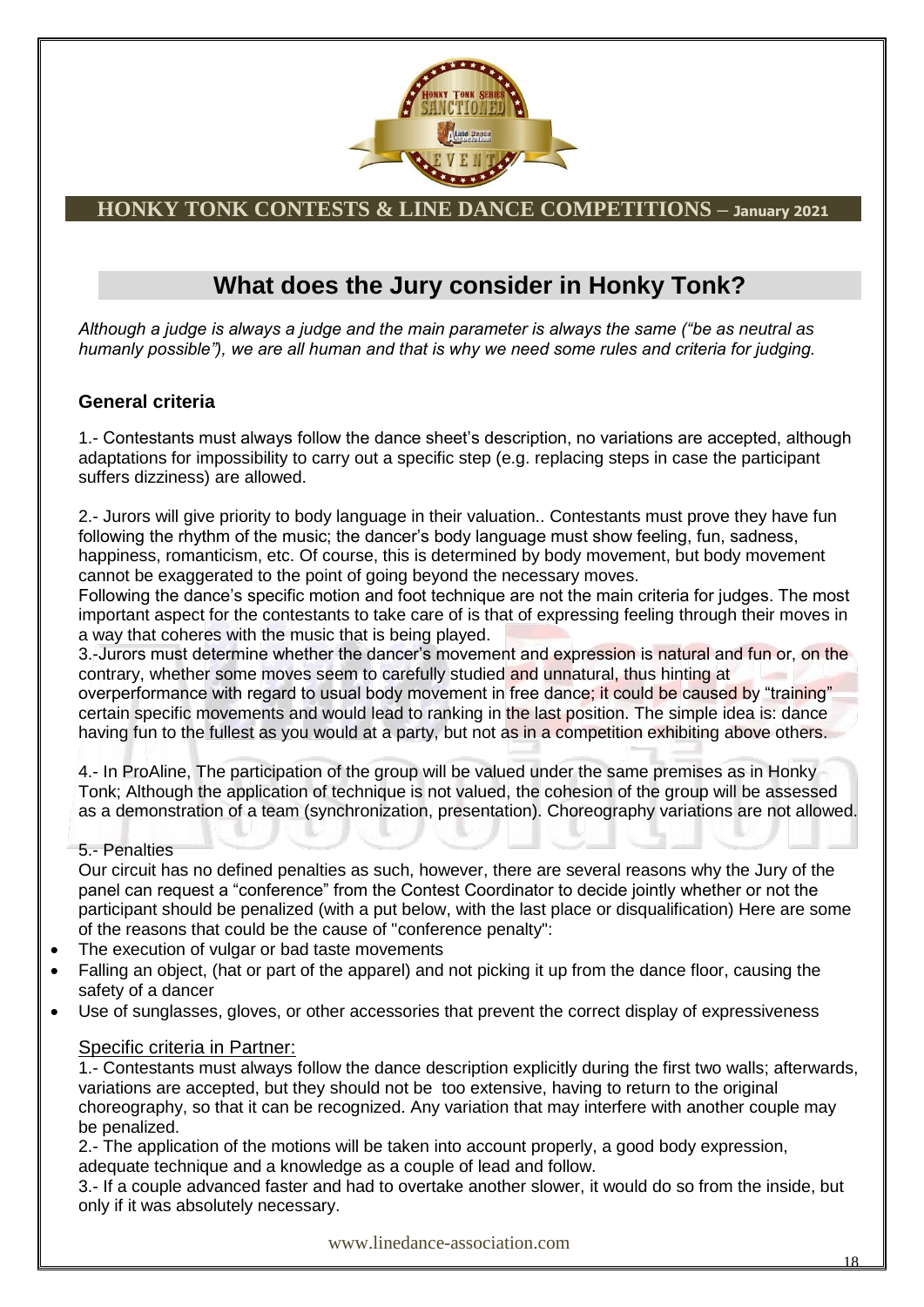

### **JUDGING CRITERIA IN THE LINE DANCE COMPETITION**

#### **General criteria in Line Dance**

The aspects of dance the judges will focus on are:

• Basic concepts:

Correct execution of the steps according to the choreography Application of the correct motion, dance character

Tempo, rhythm, appropriate emphasis to each dance

Use of appropriate figures and rhythmic accents for all dances with variations

• Footwork:

Comprising correct foot positioning and the correct use of different foot parts.

Demonstration of balance, weight transfer, body movement, lead & follow in case of couples.

Spinning technique:

It includes linear concepts of spinning, prep, spot and frame, through different types of turns.

Posture:

It includes correct posture and allures specific to the category, character and type of dance.

Style:

It includes dancefloor alignment and movement individually as well as in couple, use of lines, body shapes and the application of presentation techniques to show or Project expression, character and energy during the whole representation.

Use of the dancefloor:

It is the etiquette and correct use of the dancefloor and the correct use of movement to create patterns on the dancefloor who offer the best use of the floor without intruding into the other competitors' movements, given the prescribed presentations and spatial structures of each dance.

#### • Floor Power:

Control of the own body, chakra control, balance control, aura control, line control, movement of the arms, naturalness when dancing.

Musical Interpretation:

It comprises generic knowledge of musical structures and their use for prepared routines or variation, in line and in couple.

#### **Penalties**

Our circuit has no penalties, but there are some reasons why a contestant can be penalized for. The decision is taken by the judges and the Contest Coordinator, to decide if the contestant is position degraded, in last place or disqualified. This are the reasons:

-The execution of vulgar or distasteful movements.

-Make a move (by mistake or a variation) occupying the space of another participant.

-Making inappropriate variations in relation to the motion of the choreography.

- Dancing out of timing without appreciating.

- Dropping an object (hat or costuming part) and not picking it up again, causing a safety hazard for any dancer

#### **Specific criteria in Newcomer:**

1.- Contestants must correctly execute steps and follow without exception the step description in the dance heet. No variations are allowed.

2.- A good learning of the basic dance technique will provide the dancer with the correct execution of foot positioning, balance control, domination of the movement from the center and the execution of body moves in a natural way. Moving the arms without control of the center is not a priority and it is not advisable. The judges will give priority to the contestants' foot technique; using the correct positions, Controlling the "center" and "dancing with the body" will be a priority when judging.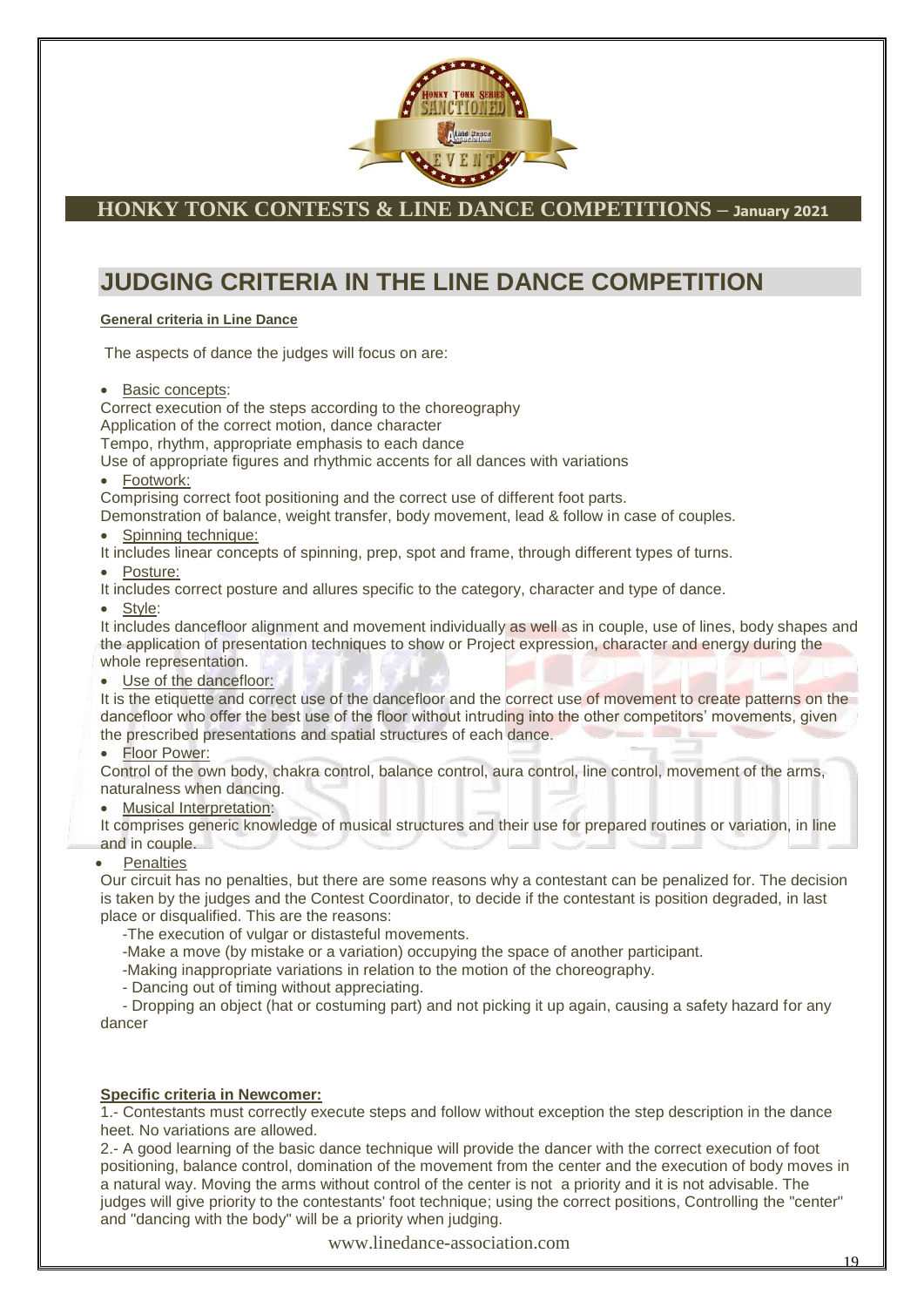

3.- When judging, judges will give priority to the correct execution of the steps in the choreography and of the motion best suited for each dance; therefore they should know all the choreographies.

4.- Floor Power must never prevail over the correct execution of the steps and the adequate motion. A dancer who moves naturally across the dancefloor and/or executes pretty moves, but doesn"t follow the choreography and/or doesn"t apply the suitable motion can never be judged as better than a dancer who does the opposite.

#### **Specific criteria starting from Novice:**

1.- Contestants must always follow the description in the dance sheet explicitly during the first Wall; after the first Wall, variations are accepted, but they should not be too extended and should quickly return to the original choreography so that it can be recognized as such.

2.- In this level, contestants must already possess basic knowledge of dance technique, correct foot positioning, balance control and Center.

3.- When judging, judges will give priority to the correct execution of the steps in the choreography and of the motion best suited for each dance; therefore they should know all the choreographies-

4.- They must also judge the quality of the variations were there any, as well as the use of moves suited to the type of dance, the transition between the variation and the "vanille", the correct execution of both, etc.

The execution of variations or lack thereof must not prevail over good technique. A dancer who does many variations but does not demonstrate his control of dance technique can never be judged as better of a dancer who does show good technique even if the latter does not do variations.

5.- Floor Power must never prevail over the correct execution of the steps and the adequate motion. A dancer who moves naturally across the dancefloor and/or executes pretty moves, but doesn"t follow the choreography and/or doesn"t apply the suitable motion can never be judged as better than a dancer who does the opposite.

#### **Specific criteria in Intermediate and Advanced:**

1.- Contestants must bear in mind that the judges observe them from the moment they go out on the dance floor, so the Intro is also important. Especially at these levels a good interpretation is expected, already since the Intro. Contestants must always follow the description of the dance explicitly. They will be able to make variations. Variations in these levels should enrich the choreographic performance.

They must follow the flow of the dance, be appropriate to the motion, but the original choreography must be recognizable. They must never harm another linedancer on the dance floor

2.- At this level, the use of correct technique, the use of the correct foot positions, balance control, and the Center, and the movement of the arms in synchrony with the body are presupposed and required.

3.- The judges at the time of judging will assess the correct execution of the steps and the application of the appropriate motion to each dance; therefore the judges must know all the choreographies.

4.- They will also assess the quality of the variations, if any, appropriate movements for the type of dance, transition between the variation and the "vanille", correct execution of the same, etc.

The execution or not of variations should not prevail when judging, over a good technique. A dancer who does many variations but does not demonstrate mastery of the foot technique in the execution of the dance, can never be ahead of another who does demonstrate good technique even if he does not do so many variations. 5.- In no case should the "floor power" prevail over the correct execution of the steps, a good technique and / or the execution of the appropriate motion.